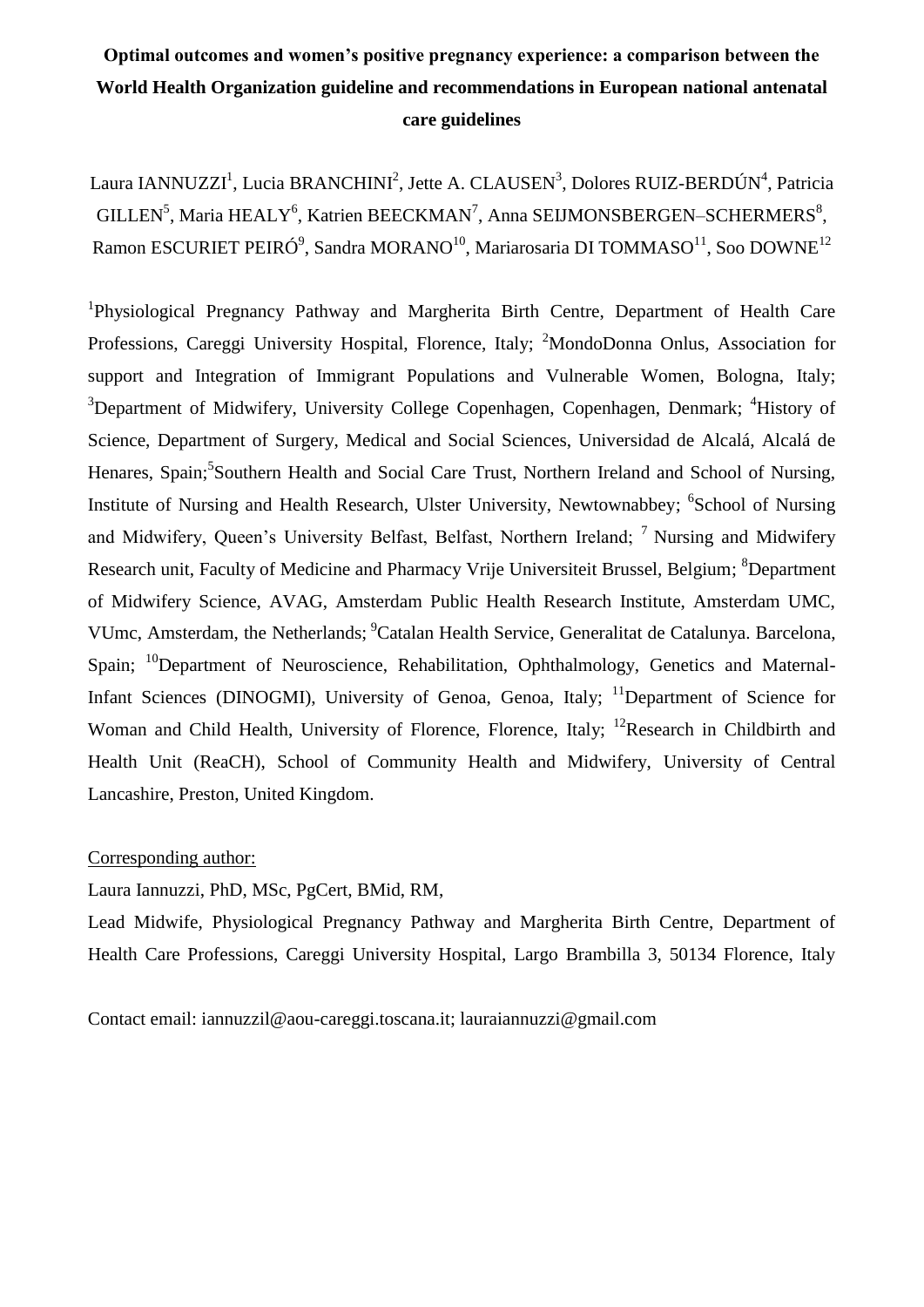#### **ABSTRACT**

**BACKGROUND:** The publication of the World Health Organization (WHO) recommendations on antenatal care in 2016 introduced the perspective of women as a necessary component of clinical guidelines in maternity care. WHO highlights the crucial role played by evidence-based recommendations in promoting and supporting normal birth processes and a positive experience of pregnancy. This paper aims to explore and critically appraise recommendations of national antenatal care guidelines across European countries in comparison with the WHO guideline.

**METHODS**: We collected guidelines from country partners of the EU COST Action IS1405. Components of the documents structure and main recommendations within and between them were compared and contrasted with the WHO guideline on antenatal care with a particular interest in exploring whether and how women's experience were included in the recommendations.

**RESULTS:** Eight out of eleven countries had a single national guideline on antenatal care while three countries did not. National guidelines mostly focused on care of healthy women with a straightforward pregnancy. The level of concordance between the national and the WHO recommendations varied along a continuum from almost total concordance to almost total dissonance. Women's views and experiences were accounted for in some guidelines, but mostly not placed at the same level of importance as clinical items.

**CONCLUSIONS**: Findings outline convergences and divergences with the WHO recommendations. They highlight the need for considering women's views more in the development of evidence-based recommendations and in practice for positive impacts on perinatal health at a global level, and on the experiences of each family.

## **KEYWORDS**

Antenatal care, prenatal care, guideline, women's experience, pregnancy, midwifery, World Health **Organisation**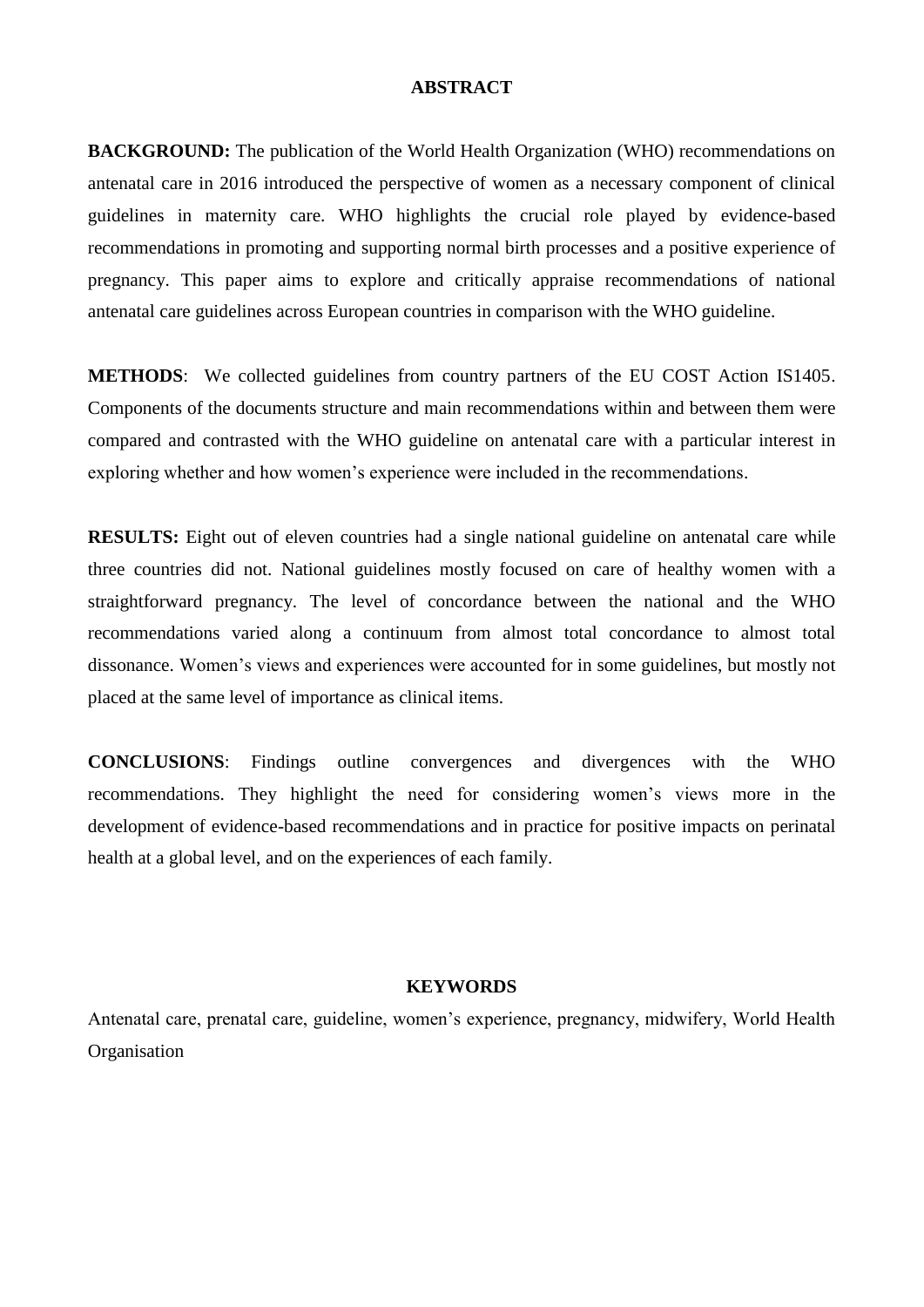#### **TEXT**

### **Introduction**

Historically, pregnant women have sought help from members of the local community with skills and experience in maternity care. An important component of this kind of care seemed to be the recognition of the need to 'mother the mother' as well as to ensure that she and her baby were healthy, physically and emotionally, as pregnancy progressed. With the development of modern medicine, there has been a shift away from the psychosocial and community supportive aspects of pregnancy, and towards a greater focus on monitoring and surveillance by professional experts (doctors and midwives)<sup>1</sup>. Throughout the 20th century, hundreds of pregnancy advice books have been written by doctors, midwives, nurses, and institutional authors<sup>2</sup>. However, there is a lack of consistency to this advice between the various publications, and they are not always based on the latest scientific discoveries<sup>3</sup>. This has also been the case in texts written for medical students, obstetric trainees, obstetric nurses and midwives<sup>4</sup>. In relation to the wider health care field, this is the context in which the Evidence Based Medicine movement emerged in the late 20th century<sup>5</sup>.

As for health care in general in many societies, beliefs about the appropriate antenatal care (ANC) provider has shifted from known community members with extensive experiential knowledge, to experts with formal professional qualifications, often based in a central location (health centre or hospital) at some distance from women's homes. There is now general acceptance in many societies and governments that pregnant women benefit from such professional input during the antenatal period. However, as the responsibility for ANC has shifted from lay community members with experience to professional care providers with qualifications, the emphasis of ANC has shifted towards a primary role in measuring and monitoring, and away from tending and befriending. This has meant that some (particularly marginalised) women and communities do not use ANC, partly because of distance and lack of resources to travel, partly because of experiences of being mistreated by professional care providers, and partly because ANC does not provide the psychosocial care they want and need $6,7$ .

In recognition of these issues, and to address the question about how many ANC visits are optimal, the World Health Organization (WHO) undertook a review of the evidence on ANC provision, and, as a result, published new guidelines in  $2016<sup>8</sup>$ . WHO recognised that previous guidelines used systematic reviews of RCTs as the basis for the guideline production. The topics investigated in the underpinning RCTs for systematic reviews, and the outcomes used for them, tend to reflect what is seen to be important by clinicians and researchers (e.g. tests, treatments and identification of pathology). The WHO team realised that this did not necessarily reflect the full scope of what women want and need in the antenatal period<sup>9</sup>. For this reason, the WHO team undertook an  $a$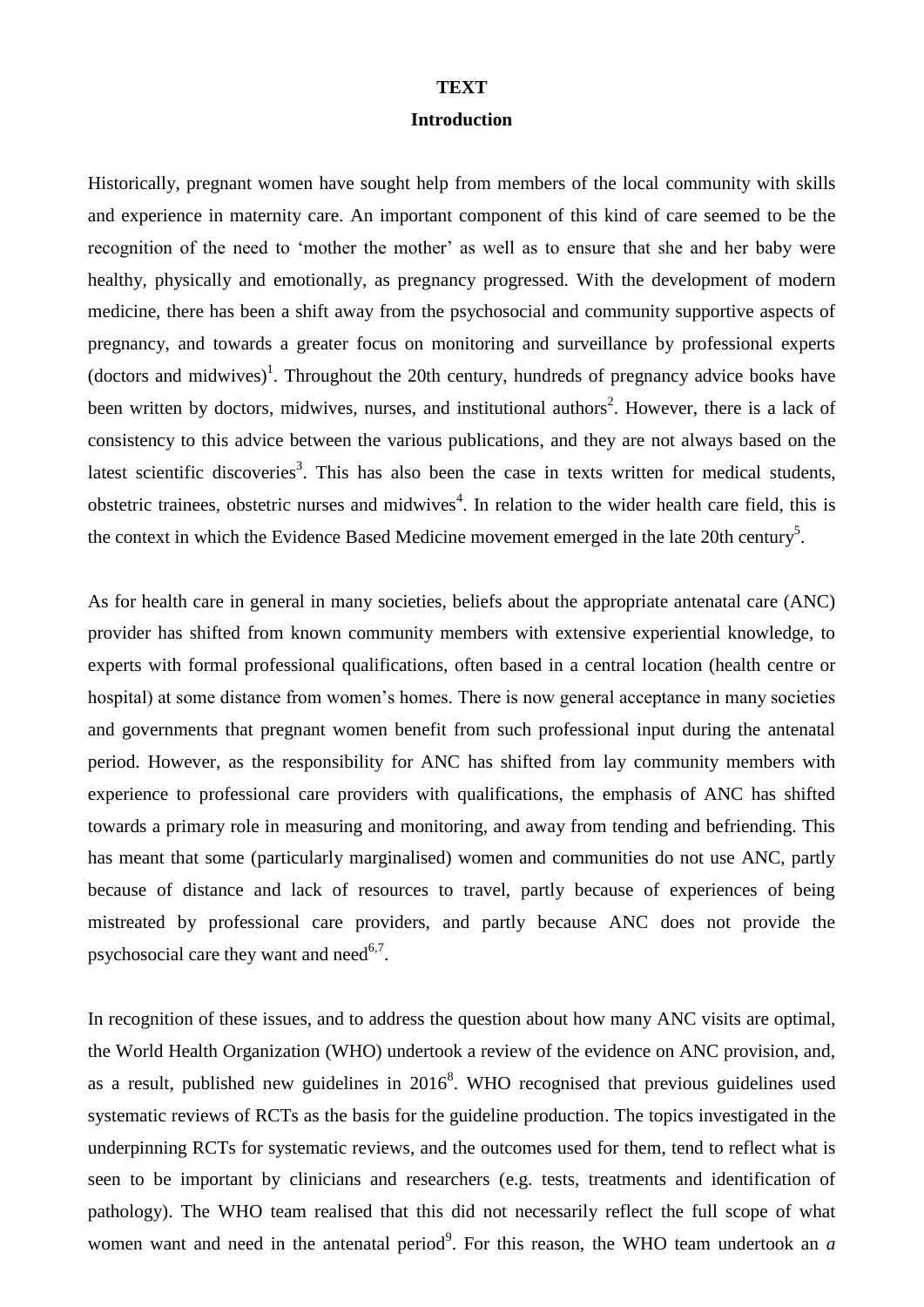*priori* scoping review of the worldwide qualitative literature on 'what matters to women in pregnancy', as the basis both for the outcomes measured used in the guideline, and as a guide for some of the interventions assessed $10$ .

The WHO review found that what mattered to women was a combination of social support, timely information, and clinical care. Women thought about pregnancy as part of the journey to motherhood, and not as a standalone period of time. They also valued respectful, compassionate care tailored to their needs. As a result, the new WHO guidelines included both a new outcome of 'positive pregnancy experience', and reviews of interventions to support this.

The guideline also changed previous advice on the minimum number of ANC visits, from four to eight. Recognising that a 'visit' should be more than, for example, an ultrasound scan or a series of tests, but that it should be a human encounter, the guideline also changed the term from 'visit' to 'contact'. A range of other clinical practices and recommendations were also updated in the new version.

There is a dearth of research concerning how far global guidelines are adopted at the national level around the world, and whether significant differences in recommendations exist between countries. Difficulties in applying some recommendations can be due to several factors, including the presence of different social context, health care systems and funding mechanisms, as well as professionals' resistance to change the way they have been working for years. This paper offers an original contribution by presenting the first multinational review of the similarities and differences in the content of national ANC guidelines in eight European countries in relation to their national health contexts. Comparisons are made both with the 2016 WHO guideline, and between each contributing country.

The study reported in the paper aimed to compare, explore and critically appraise the provision, approach and recommendations of national guidelines on ANC in relation to the 2016 WHO ANC guidelines, with a particular emphasis on whether and how women's views and experiences were incorporated in the national guidelines.

## **Material and methods**

This was a multinational comparative mapping study. A call for participation was circulated amongst members of European partner countries involved in EU funded COST Action IS 1405, and in particular to members of the action working group that is researching the impact of organizational elements on intrapartum interventions $11$ . The COST Action IS 1405 includes over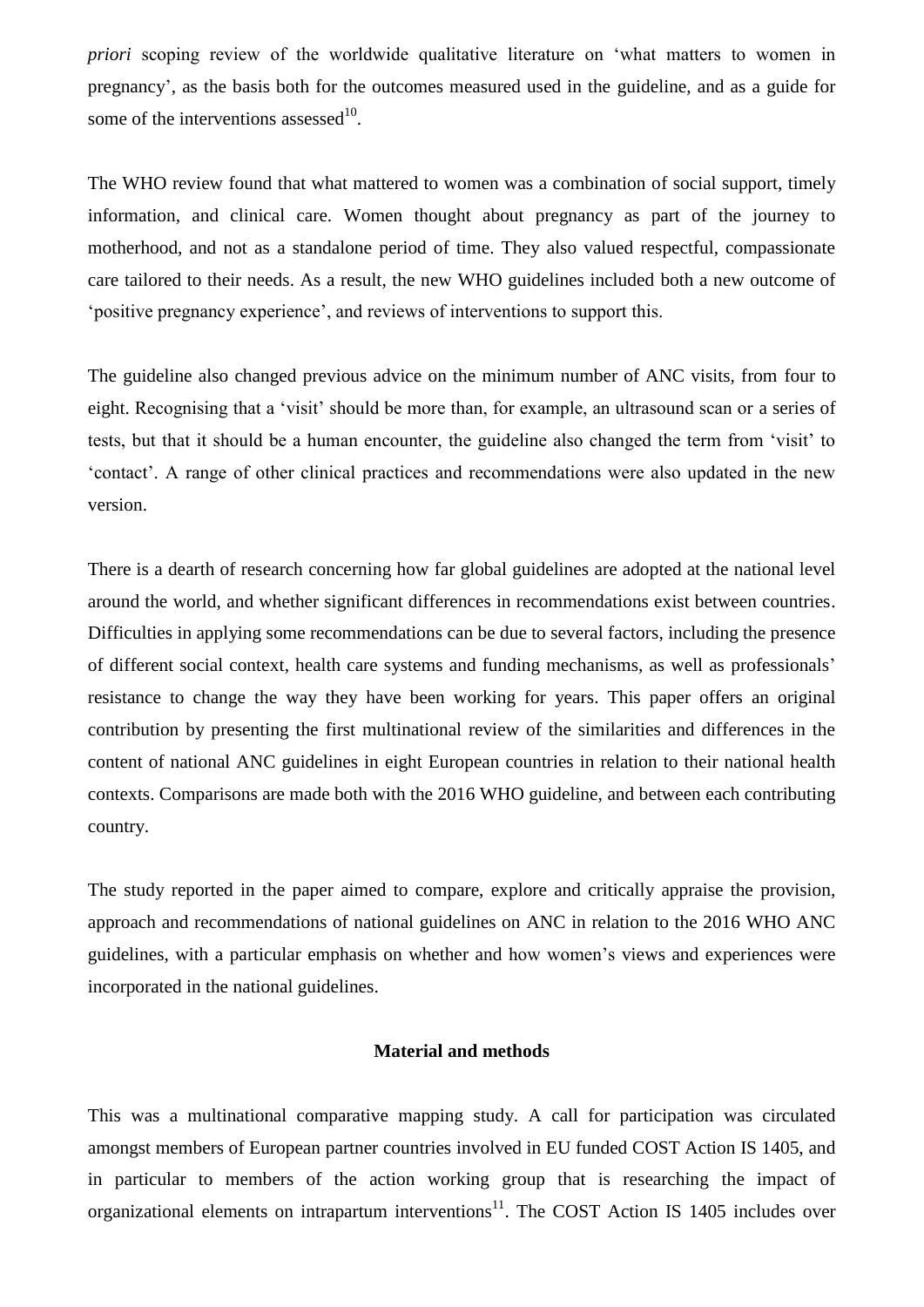120 scientists, academics, clinicians, policy makers, service users and activists from 33 countries, all working in the area of maternity care.

Initially, eight countries declared their willingness to contribute; subsequently members of three other East European countries were directly contacted by a co-author (JC) and provided additional data and insights on the topic.

A data collection tool was created and revised by the group prior to starting data collection. The agreed tool consisted of an Excel<sup>©</sup> worksheet where specific questions about existing national guidelines on ANC were posed, including:

- Country of origin
- Presence of a national guideline on ANC produced by the country health authorities
- Presence of national guidelines on ANC issued by professional associations of obstetricians and/or midwives
- National guideline title, authors, year of publication, main reference
- Level of inclusion of recommendations reported on WHO guideline
- Presence of clinical and non-clinical recommendations in the national document

The tool then provided a list, in columns, of the main recommendations included in the WHO guideline (a recommendation per column) so that the items could be used to compare and contrast with what was reported in each country's guideline.

To assess the level of correspondence with the WHO guidelines, the recommendations in national guidelines where coded as: *"1-Present, completely aligned"* (if the recommendation was present and agreed with WHO completely), "2-*Present, partially aligned"* (if the recommendation was present and agreed with WHO to an extent), *"3-Present, non-aligned"* (if the recommendation was present but disagreed with WHO), or *"4-Absent"* (if the recommendation was not mentioned at all) (see Figure 1).

Informants were requested to provide the full original document (and, where available, its English version) and, in case of absence of a national guideline, to share their reflections on the phenomenon and give some contextual information. The data were collected between June and July 2018.

A narrative descriptive analysis was performed after the completion of data collection in July 2018. The aim of the analysis was not to appraise the quality of the recommendations provided, but only to compare the main items and discourses reported in the documents with a particular interest on investigating whether or not and how women's experiences were included in the reports.

## **Results**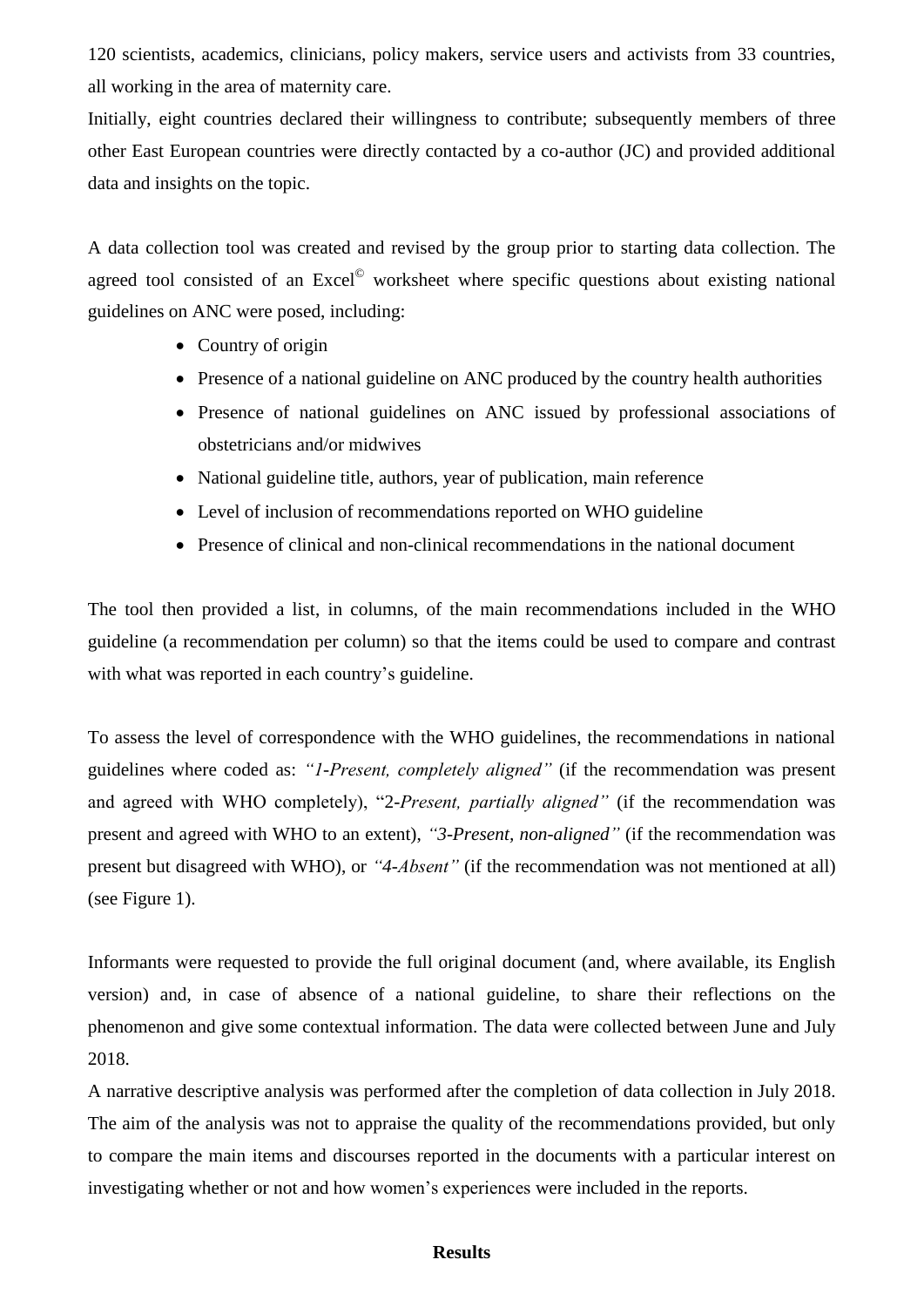#### *Main characteristics of the guidelines*

Table one presents the key characteristics of the included guidelines. Of the 11 participating countries, eight (Italy, Spain, Northern Ireland, United Kingdom, France, Denmark, Belgium, Republic of Macedonia) reported an official national guideline on ANC<sup>12–18</sup>. Two (Croatia and Slovakia) declared no national guideline on the topic in their own countries, and in one country (the Netherlands) too many national level guidelines<sup>19–21</sup> were available to be described. Although Northern Ireland is part of United Kingdom (UK) it developed a specific Antenatal Care Pathway, based on the NICE guidelines, to assist with the implementation of care at local level. The researchers thought that Northern Ireland recommendations could be examined separately, highlighting them as an example of how national guidelines may be operationalised locally.

In Croatia and Slovakia there is a total absence of any national guidelines concerning care in pregnancy, whether edited by health care authorities or by national professional bodies/associations. In the Netherlands, many nationally agreed guidelines are present, with separate guidelines for topics such as the recommended antenatal visit schedule, smoking, blood loss, and anaemia in pregnancy. For some topics, there are different evidence-based guidelines written by different associations. There is no single evidence-based document that summarizes all these guidelines and that has been approved by the different associations.

All the eight guidelines examined in detail were produced by national health authorities. In each case, their working groups/editorial boards included a number of representatives from the main national colleges and/or associations of midwives and gynaecologists-obstetricians and/or physicians. Three of the eight (United Kingdom, Denmark, Spain) also included user representatives.

Most of the countries (Italy, Spain, Republic of Macedonia, Belgium, Northern Ireland) have guidelines that represented an adaptation to, or included as main reference, the NICE guideline on 'Antenatal Care: routine care for the healthy pregnant women<sup>15</sup>. The Belgian guidelines were also based on the Australian guideline on antenatal care<sup>22</sup>, while Northern Ireland used as additional resource the NICE 'Schedule of appointments for antenatal care<sup> $23$ </sup>. The Danish<sup>17</sup> guideline did not support recommendations with any references; no explanation for this choice was provided in the document.

The majority of the European guidelines considered were published prior to the dissemination of the WHO 2016 ANC guidelines. Two were produced in 2016. The NICE guideline<sup>15</sup> was originally published in 2008 and later updated in 2017 after the publication of WHO (Table I).

The WHO guideline is the only one that highlights from its title the purpose of achieving positive pregnancy experience. The diverse titles used for the guidelines seemed to reflect cross-national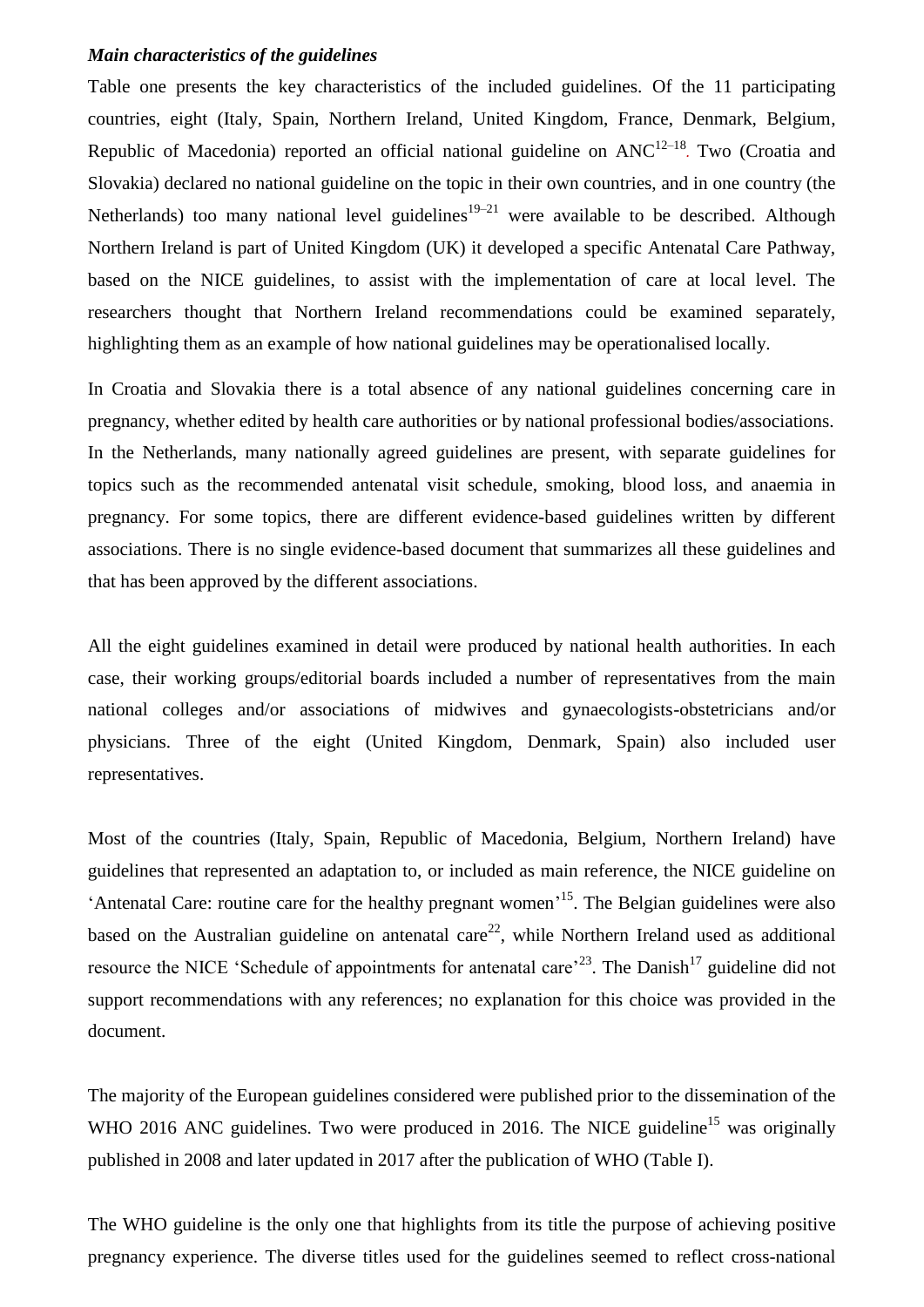similarities and differences in culture and perspective. For instance, Italy and UK presented their work as the ANC pathway for "healthy women" or "physiological pregnancy" highlighting pregnancy as a physiological and normal process, The French guideline, instead, introduced the guideline as a tool to identify and prevent 'risk'. This seems to reflect a dominating 'risk-culture' around pregnancy that was also illuminated by the choice of the title of the Belgian guideline. The Macedonian "Guideline for Medical Care during Antenatal Care under the Law of Health Protection" focuses on clinical aspects, in a setting where health care in general is very medically focused. The other countries appeared to have adopted a more neutral language (i.e. "Pregnancy and Postnatal Care Guidelines" in Spain or "Core Pathway for Antenatal care" in Northern Ireland).

The national guidelines were mostly focused on a population of physiological/low-risk/healthy pregnant women. Interestingly, only four of the documents (UK, Spanish, Danish, and French) provided a clear definition of 'healthy' mother or uncomplicated/ physiological pregnancy. France, Spain and UK, included a list of criteria for definition of low-risk pregnancy, while the Danish guideline proposed four levels of ANC developed for women with different risk profiles, so that women could be signposted to the appropriate pathway of care.

#### *Comparison of recommendations*

The WHO guidelines focused on clinical, educational, and organizational aspects of care, providing a total of 49 recommendations. As shown in Table II, the main items of interest for WHO related to nutritional interventions; maternal assessment; fetal assessment; preventive measures; interventions for common physiological symptoms and health systems interventions to improve the utilization and quality of ANC. The presence of non-clinical recommendations (such as information, the legal framework, or organization of care) also characterised most of the national guidelines. Spain and Belgium were the exception, where the focus was solely on clinical aspects.

The level of similarity between WHO recommendations and those included in the European guidelines varied between countries. The national guidelines that had the highest level of total adherence with WHO recommendations were those from UK and Italy (19/49) followed by Northern Ireland (15/49), Spain (13/49) and Denmark (12/49). France, Belgium and the Republic of Macedonia were the least likely to reflect WHO recommendations (5/49). There was only one area of universal agreement; this was the specific recommendation on the adoption of HIV test as screening means for all pregnant women. In contrast, 18 recommendations made by WHO were not mentioned in any of the European guidelines.

In most cases (12/18), this absence regarded nutritional or preventive recommendations. Most of these were specific to more particular contexts such as care of undernourished, disadvantaged populations living in condition of deprivation, and/or zones with higher incidence of diseases (e.g.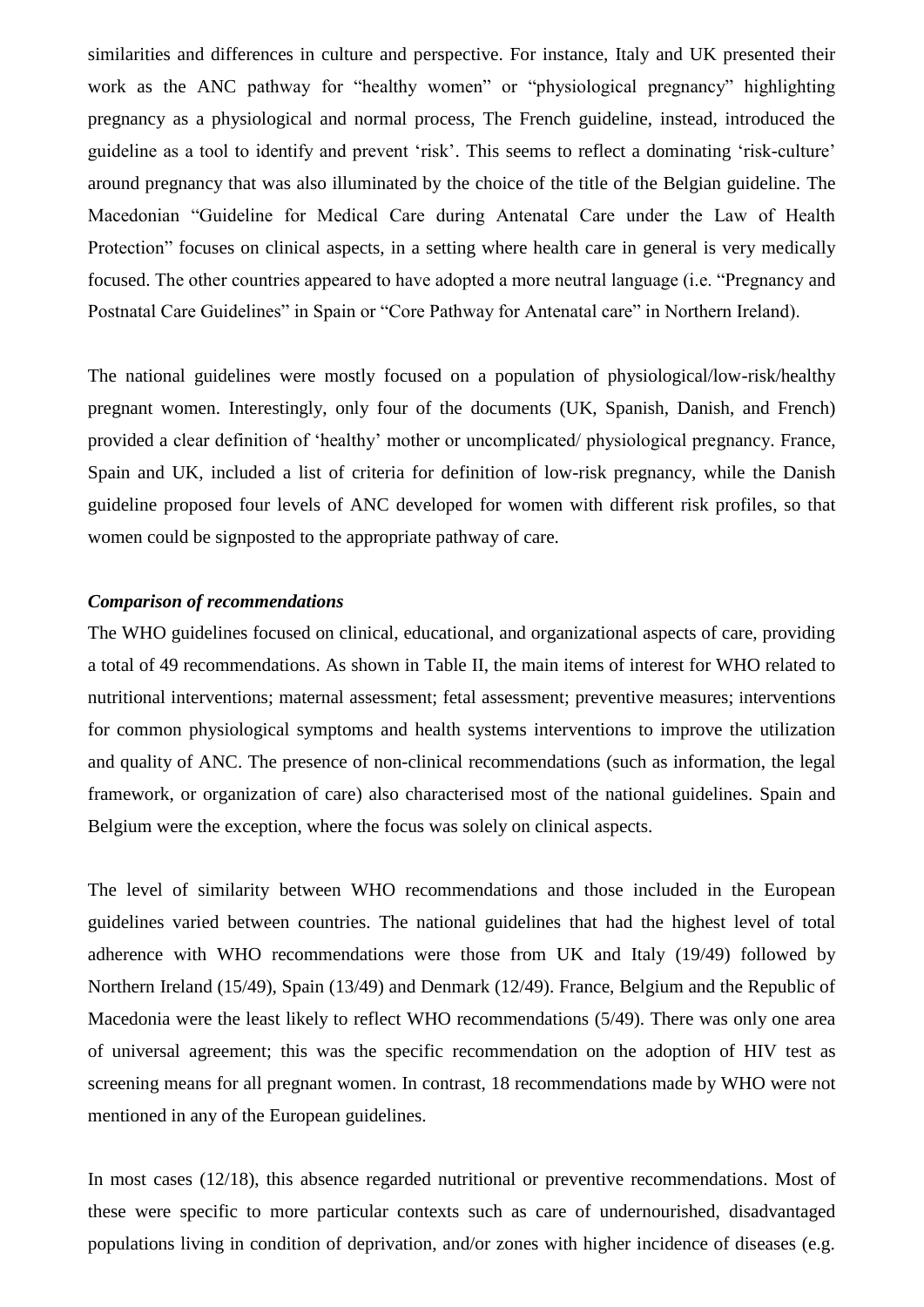severe anaemia or malaria) most often present in low-income countries. Another set of WHO recommendations that was almost absent (4/18) in the national guidelines broadly included health systems interventions to improve the utilization and quality of ANC. This encompassed community-based interventions to improve communication and support, task shifting components of ANC delivery, and recruitment and retention of staff in rural and remote areas.

National guidelines generally agreed on recommendations to offer women counselling on nutrition and physical activity to promote healthy behaviours and prevent excessive weight gain and the use of iron and folic acid in pregnancy. However, recommendations on these supplementations were inconsistent between countries. Indeed, while WHO recommended the daily intake of both iron and folic acid supplementation in pregnancy, only supplementation with folic acid appeared universally in national guidelines (except for the Belgian guidelines, in which folic acid was not mentioned). However, even within this level of agreement, there were cross-country differences in timing, dosage and even scope. The rationale in the WHO document included prevention of maternal anaemia, puerperal sepsis, low birth weight, and preterm birth. The UK, Northern Ireland, French and Italian guidelines focused more on the prevention of fetal/neonatal malformation, such as spina bifida.

The WHO guideline includes a recommendation against the use of multiple micronutrient supplementation. Only the Spanish national guideline mentioned multivitamins, and recommended against their use.

As regards maternal and fetal assessment recommendations, the European guidelines mostly reflected the WHO guidelines. Almost all countries agreed on recommending full blood count testing for diagnosing anaemia, the use of midstream urine culture for diagnosing symptomatic bacteria, asking during the encounters with women in pregnancy about smoking habits, use of substances and the particularly sensitive and impactful topic of intimate/domestic violence. Belgium and Denmark were the countries less reflective of WHO recommendations; Belgium because it did not include these items in its guideline, while Denmark differentiated mostly for the contents, generally recommending specific tests only in case of signs and symptoms rather than as mandatory in ANC. Ambiguous messages were found as concerns the detection of hyperglycaemia and screening/classification of gestational diabetes mellitus (GDM) in ANC. National guidelines often included glucose test as part of prenatal care but, similarly to WHO, they did not recommend universal screening for GDM, preferring that the decision is made based on individual risk factors or health conditions. The timing and criteria recommended for performing glucose tests differed at times between countries.

All guidelines stressed the importance of women's perception, education and counselling on fetal movements in pregnancy, and almost all (except for Spain and France, that did not mention this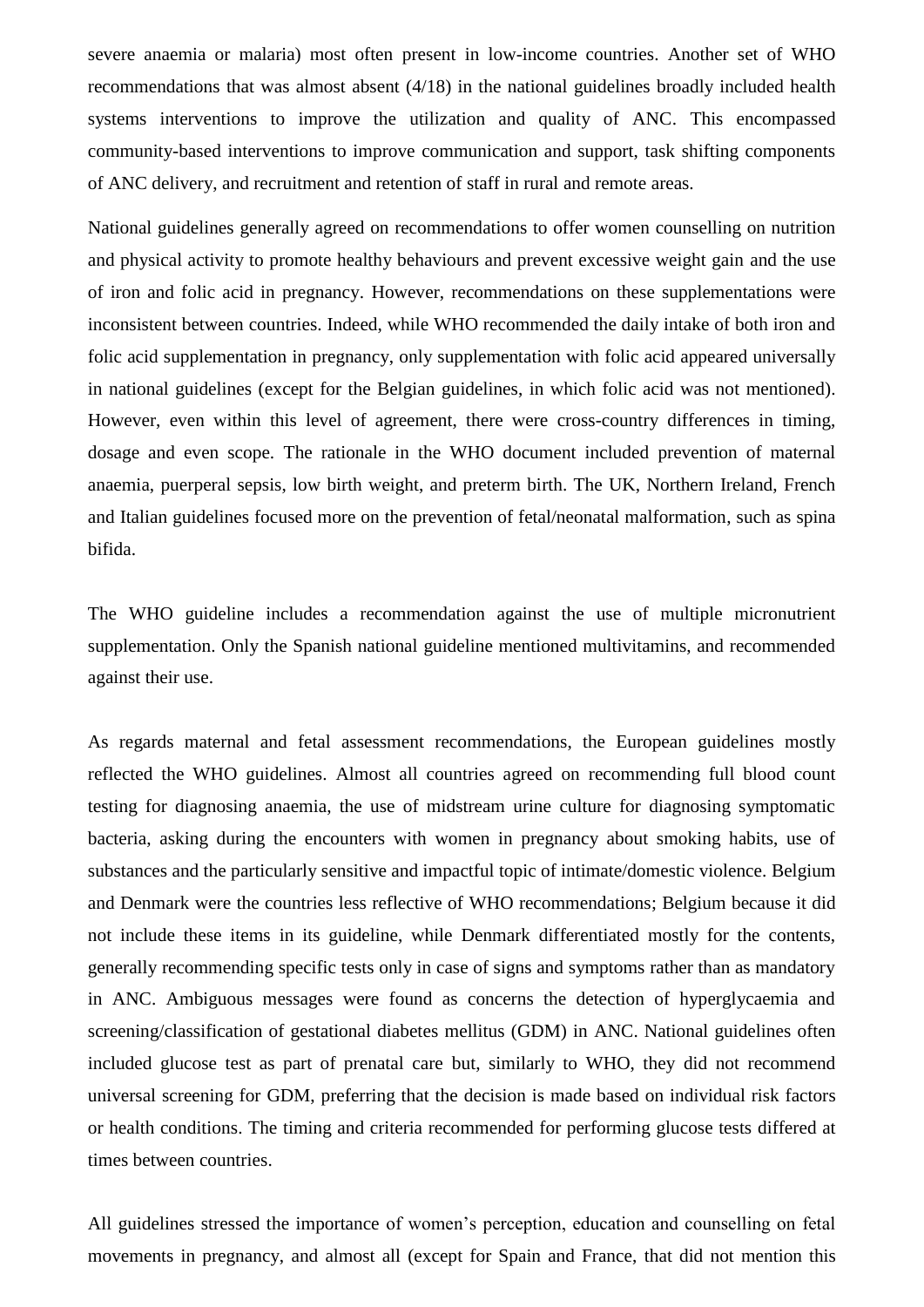issue) agreed with WHO in recommending that daily count/use kick count charts should not be performed as routine practice. Moreover, WHO recommended that practitioners should not replace abdominal palpation with symphysis-fundal height (SFH) measurement for the assessment of fetal growth. No discussion of this issue was found in the European guidelines. SFH was universally recommended in national guidelines, with or without mentioning the alongside use of abdominal palpation, as part of the antenatal assessment for fetal growth generally starting from 24 weeks of gestational age. Excluding France and Belgium who did not include this topic, all countries concurred in actively not recommending the routine use of antenatal cardiotocography and doppler ultrasound examination for improving perinatal outcomes.

Discrepancies emerged on the use and number of ultrasound scans recommended during pregnancy. The WHO guidelines were the only ones to recommended just one routine early scan for fetal assessment purposes. The other countries mainly indicated two scans to be performed: one in the first trimester (early pregnancy) to check for gestational age, the number of embryos, and any structural anomalies; and the other in the second trimester, mainly to assess fetal anomaly. French and Belgian guidelines recommended the highest number, of three (one per trimester).

The WHO guideline offers a number of indications on "Intervention for common physiological symptoms". The most common recommendations in national guidelines relates to the use of nonpharmacological options for varicose veins and oedema (included by Italy, France, UK, Macedonia, and Northern Ireland), dietary modification fibre supplements for constipation if needed (in Italy, France, UK, Macedonia) and postural exercises and other non-pharmacological treatment options for low back pain (in Italy, Spain, Macedonia and Northern Ireland). Unlike the WHO guideline, recommendations on treatments for leg cramps were universally absent in the included European guidelines.

National guidelines included recommendations in the area of health services to improve the use and quality of ANC, but with some differences with the recommendations in the WHO document. European countries fundamentally agreed with WHO in recommending the utilisation of womanheld case-notes. Variations between countries and WHO related mostly to the recognised owner of this aid. The woman herself was seen as the main owner and carrier of the notes on her health throughout her ANC pathway in the UK, Northern Ireland, France and Denmark guidelines; while in Italy and Macedonia both women and their lead professional carers appeared to be shared casenotes holders. In Spain recommendations mentioned the use of a computerised clinical record where information can be shared between professionals, without mentioning the women's ownership of those records. Belgium did not consider the topic in its guideline.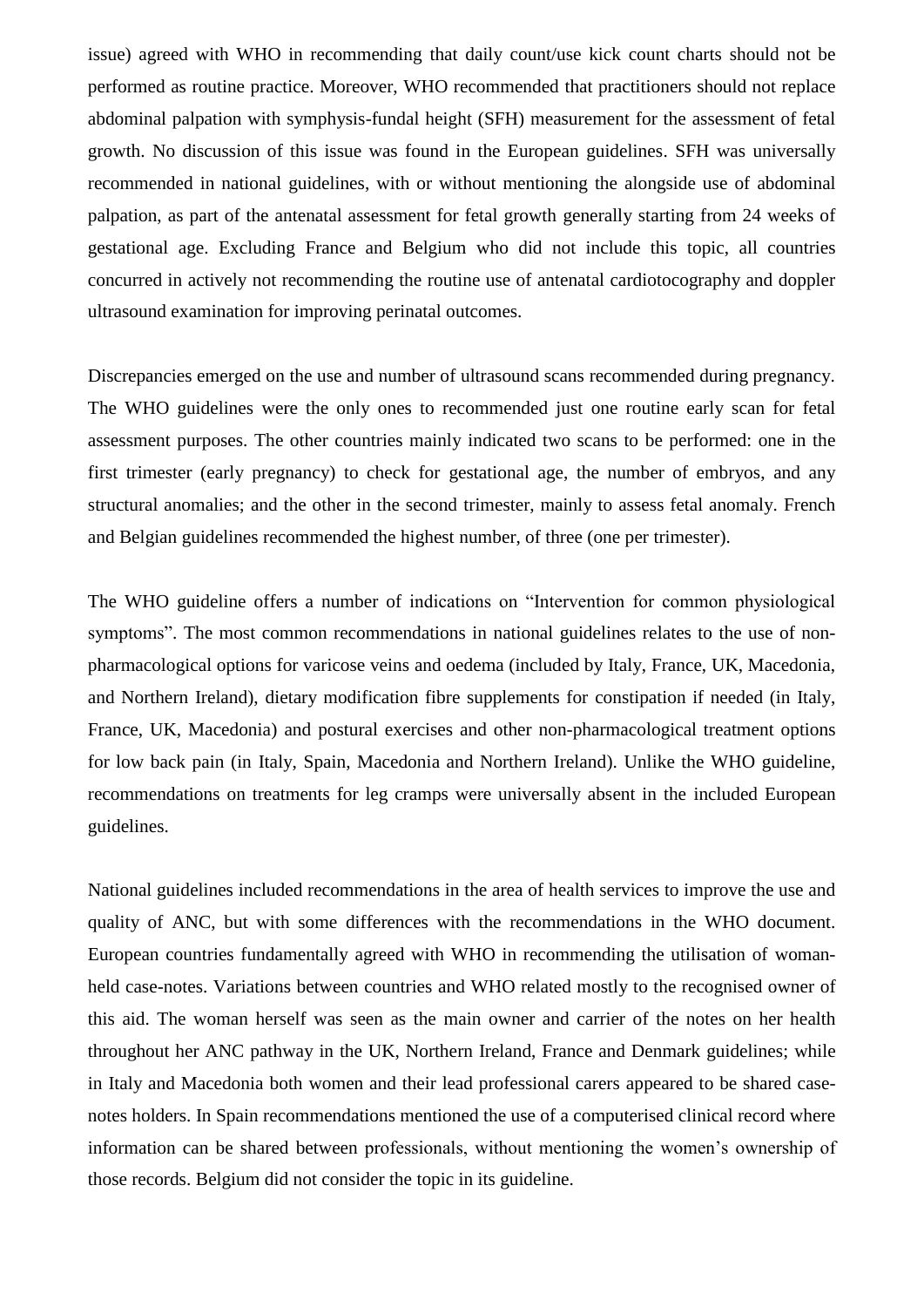Midwife-led continuity of care models, were recommended, in line with WHO, in half of the countries (Italy, Spain, UK, Northern Ireland). This involves women being cared for by a known midwife or a small group of midwives in a continuum throughout antenatal, intrapartum and postnatal period. The theme of midwife-led models was not included in the recommendations from Denmark, Macedonia and Belgium. French guidelines mentioned the possibility of different models of care (i.e. midwife-led, medical-led or shared) when indicating criteria for orienting women to services, but no evident recommendations on the use of midwife-led models. There was most the same level of adherence regarded the recommendations on facilitating participatory women's group at a community level  $8,12-15$ . Along with WHO, only Italy, Denmark, Northern Ireland and Macedonia mentioned group antenatal care. However, in the WHO guideline, this was a recommendation for a way of organising the total antenatal encounter (clinical, supportive, educational) whereas in the national guidelines it was mostly seen as a way of providing antenatal education only.

All guidelines recommended several periodic 'visits' throughout pregnancy as crucial encounters for ANC. Besides France and Denmark (that were similar to WHO), European guidelines indicated in their recommendations a smaller number of contacts than WHO.

## *Women's experience and perspective*

The WHO guideline stated the importance of the quality of experience in ANC; indeed, the whole guideline is framed by the notion of '*a positive pregnancy experience'*. This gives equal weight to maintaining physical and sociocultural normality/ wellbeing as much as possible; keeping a healthy pregnancy for mother and baby; having an effective transition to positive labour and birth; and achieving positive motherhood (including maternal self-esteem, competence and autonomy)<sup>10</sup>. The importance of maternal experience also emerged in the background text of most of the guidelines considered (Northern Ireland, Belgium, Macedonia, UK, Spain, Denmark and Italy) but the degree to which this was given the same weight as clinical aspects of care in the actual recommendations for practice varied across the guidelines.

In the Italian guidelines, the theme of women's experiences mostly appeared while discussing the evidence in support of recommendations. In particular, authors outlined how birth is an event with high impact on women's lives, and stressed the importance of good communication between women and professional, and of offering antenatal classes programmes and midwife-led models of care in order to support and enhance the quality of women's experience. The latter was mentioned also as an element of maternal and neonatal health, that deserves further qualitative investigation in the national context.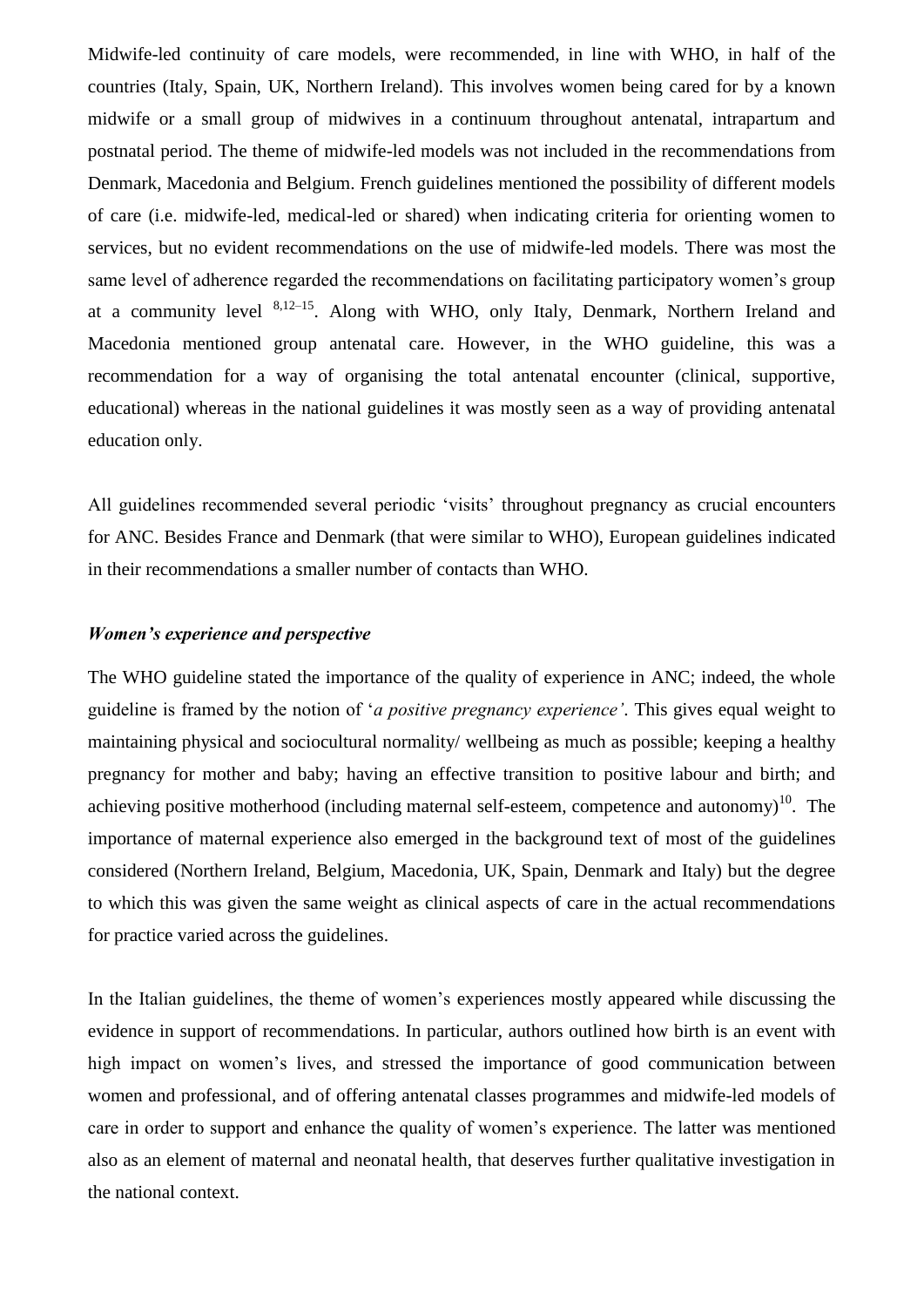The Northern Ireland guideline<sup>14</sup> identified the importance of choice for women and their families and accessibility to midwife-led services if that is the woman's preference. The core pathway for ANC highlighted that, at each contact, the midwife (and the doctor as lead professional, when referral is necessary) is expected to continue to build the relationship with the woman, particularly in the early contact visits, to discuss options for place of birth, including signposting to information on planning birth in midwife-led units $^{24,25}$ .

As previously mentioned, in the case of the Spanish guideline, as in some other countries, women belonging to associations involved in an optimal healthcare before, during and after childbirth (such as "Via lactea" [milky way] or "El parto es nuestro" [Birth is ours] were part of the group of guideline authors<sup>13</sup> (p7). Explicitly, for each Spanish recommendation, four aspects were considered: quality of evidence, benefits/risk balance, cost and resources and women's preferences on the subject. As in the experience of the development of the WHO guideline, however, evidence on women's experiences, values and preferences was not found for several guideline topics. More generally, suggestions included the offer of drafting a birth plan from the 28th week of pregnancy (p30). Subtly, the language of the guideline uses terms like "suggest to women" "inform women" rather than imperatives like "tell women" or "prescribe".

The Danish guideline acknowledged women's experience in general and described the goal for maternity care as being a developmental process from pregnancy to the post-partum period. The text notes that this period should be seen as a coherent natural life process with the possibility of personal development and growth.

In the UK guideline there was no explicit recommendation based on women's experiences. However, the guideline narrative generally stressed the paramount importance of women's choice even when this goes against the healthcare professionals' views. The text highlighted that the guideline is not mandatory, but a 'guide' to inform clinical practice with attention to the clinical situation, and women's needs and preferences.

The focus of the national antenatal care guideline in Belgium was on minimal clinical follow-up in low risk pregnancies. Diet, life-style, behaviour and treatments were not subject of the guideline. With regard to women's experiences, there was no special chapter, section or paragraph on this subject. Only in the margin was there some mention about discussing choices about fetal screening (informed decision making). The Belgian Health Care Knowledge Centre is currently working on a guideline including all these items.

In the Netherlands, among the multiple existing national guidelines, there is one on antenatal midwifery accompaniment that contains discussion of clients' perspectives, including transition to parenthood (psyche, social environment, bodily processes, fear and stress), expectations, satisfaction, and personal desires, and the need for client-centred ANC and individualised care. It also addresses midwives' attitudes, knowledge and communicative skills. This may also be the case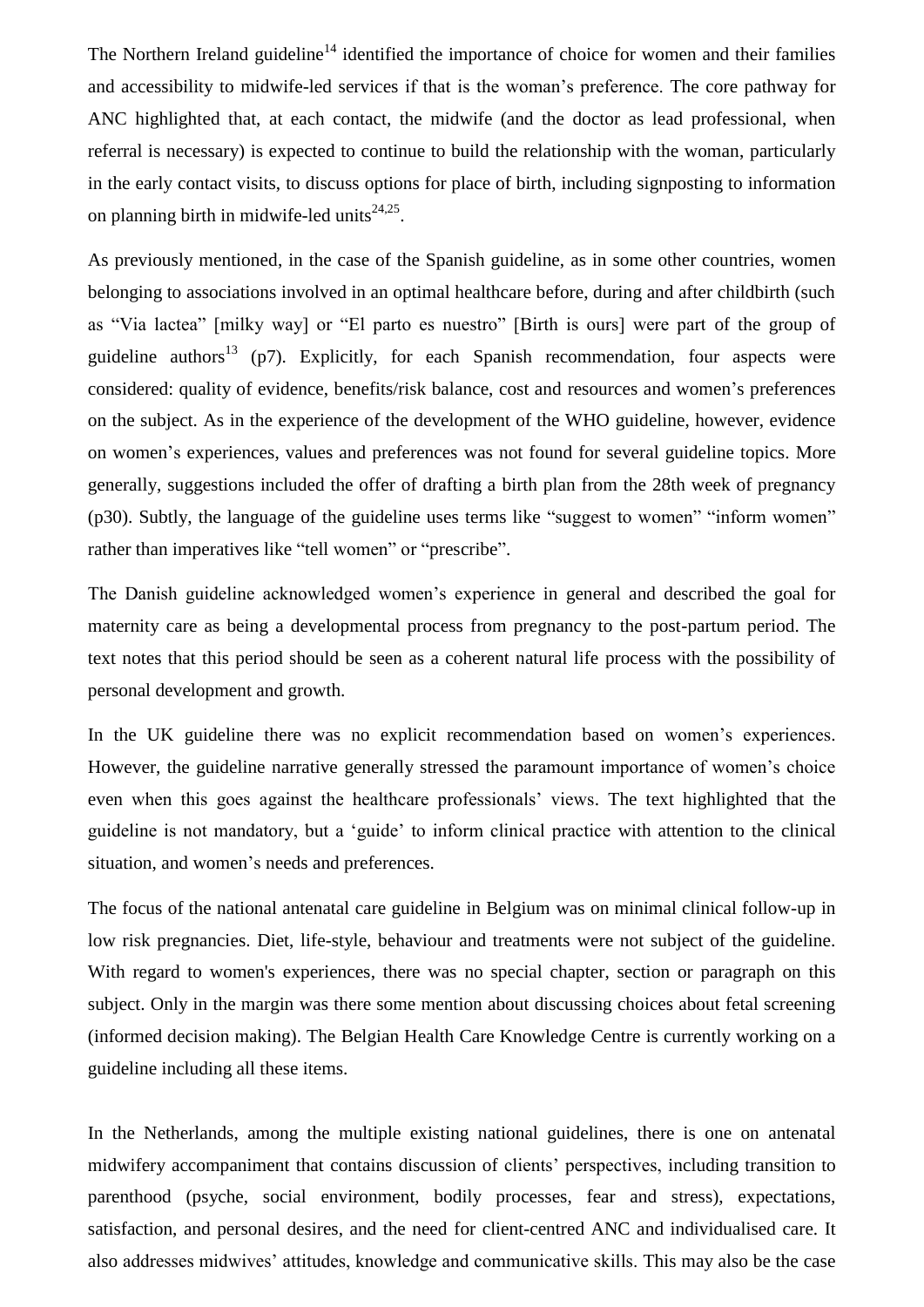for the national guidelines of specific professional groups in other included countries, but for the purpose of this review, only their single national multiprofessional guideline was examined.

## *Areas of interests of European guidelines that WHO does not mention*

The national guidelines reviewed for this paper included a number of topics that were not explicitly recommended in the WHO guideline. These included communication and information in ANC, especially for marginalised and vulnerable women, and those who do not speak the local language (Italy, UK and Northern Ireland). They also included health issues, screening and management of specific pregnancy conditions, including female genital mutilation and breech presentation postdates (Italian, UK, Northern Ireland and Spanish guidelines)

In the Northern Ireland guideline, the benefits of breastfeeding are clearly signposted from the 28 week-contact onwards. The importance of the woman and her partner building a relationship with the baby, including infant wellbeing, is highlighted with reference to the NICE CG  $45^{26}$ , as is the need for additional assessment if a woman repeatedly  $( \geq$  three times) self refers for professional review outside of normal pattern of ANC visits.

## **Discussion**

There is almost universal agreement that the provision of high quality care during pregnancy, childbirth, and the early postnatal period is a powerful driver for the health of women, neonates families and societies<sup>27</sup>. However, the nature and content of such care is more debatable. Our survey of European guidelines has included examples from northern, eastern, western and southern Europe, and from countries with a range of population demographics and health system funding mechanisms. It therefore provides a comprehensive overview of the shifting norms across Europe in terms of the nature and content of ANC. The recent WHO antenatal guideline provides a benchmark for this global shift, as it is designed to apply in a wide range of contexts, and it explicitly includes active recommendations for supportive, relationship-building provision, as well as for maternal and fetal observations and nutritional and clinical care. As this mapping survey has shown, in many (but not all) national guideline documents for antenatal care, there has been a shift in the rhetoric about the need for care to be woman centred as well as clinically excellent. There is less evidence that this rhetoric has translated into measurable recommendations for the design and delivery of ANC.

Within this overall finding, there are some notable observations in the data. The lack of any national guideline at all two of the 11 countries included (Croatia, Slovakia) is a cause for some concern. This implies that, in these countries, ANC practices are left to local stakeholders to determine, which could potentially undermine the provision of high quality evidence-based practice. In two countries (Spain and Belgium) the recommendations were solely on clinical care, which differs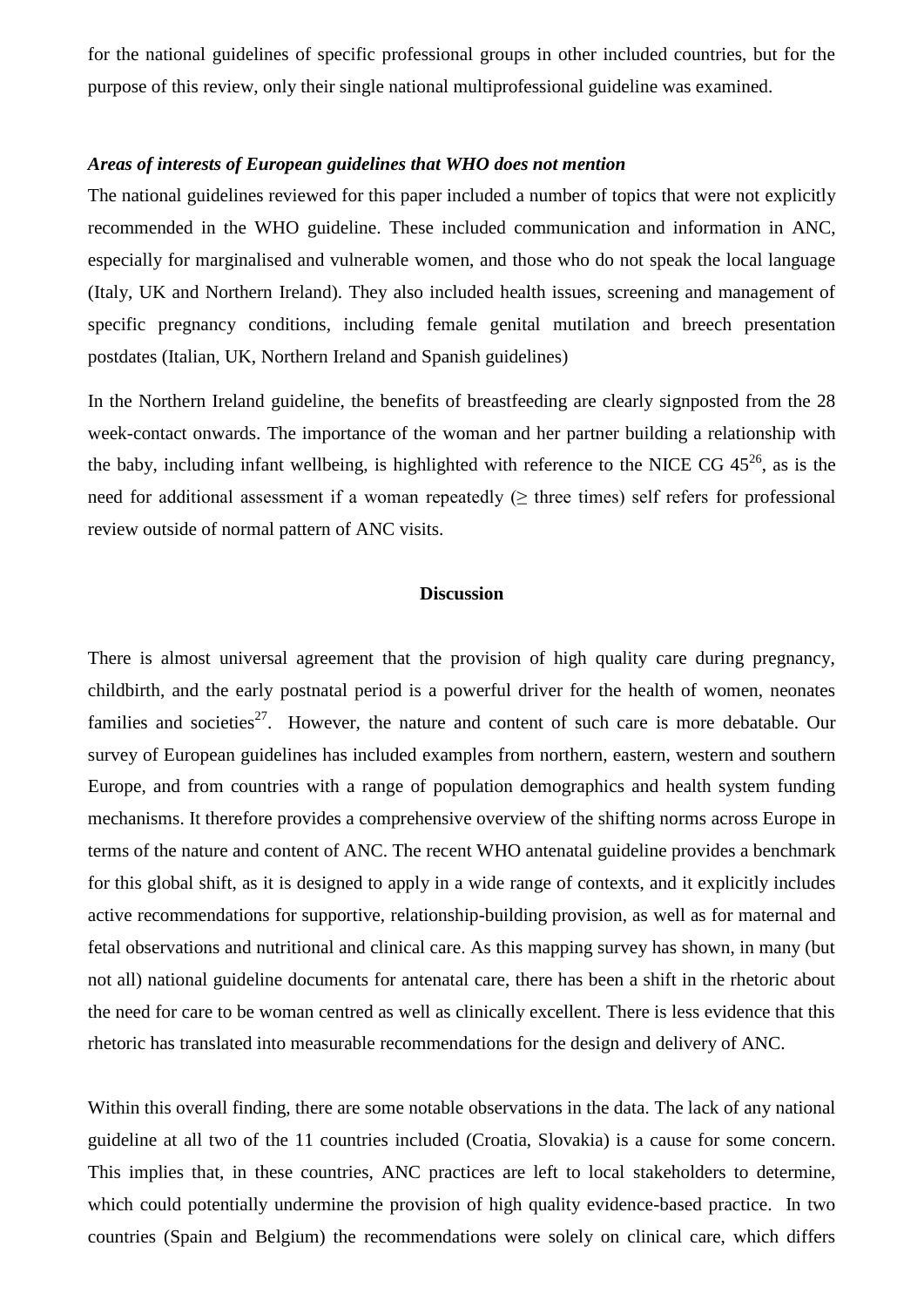from the general movement in other countries towards the inclusion of supportive and informational recommendations. Indeed, much of the absence of similarity between the WHO and the Belgian recommendations is due to the focus in the latter case on tests to perform in pregnancy, that mostly do not relate to the areas of interest of the WHO ANC guideline.

It was notable that the only recommendation that was present in all the included guidelines was related to HIV. Given the low prevalence of HIV in the European population, this is an intriguing finding. It suggests that the strong push for HIV identification and treatment that occurred in the 1980's has left a legacy on European ANC, while the changing evidence base around other more commonly applicable aspects of ANC has resulted in more variation. Given that the production of regularly updated systematic reviews of evidence should, in theory, result in increasing alignment of guidelines between countries, this finding is somewhat paradoxical.

Even in the countries most aligned to the WHO guideline, less than 50% of the global recommendations are included in national guidelines. This is at least partly explained by the fact that many of the WHO recommendations are targeted at low-income countries with particular demographics and disease profiles, resulting in recommendations that are not relevant for the majority of healthy women and babies in most high-income European countries. However, it is important to note that, even in these countries, increasing levels of migration could mean that some of these missing recommendations are relevant for some migrant women now living in Europe. These women are those that tend to have worst perinatal outcomes<sup>28,29</sup> and poor attendance to antenatal appointments<sup>30</sup>. It is important, therefore, for European obstetricians, midwives, and service providers to be aware of the WHO recommendations that might be relevant for these specific population groups.

Overall, most of the included guidelines displayed a general concern with maximising the physiology of pregnancy, (and models of care that promote this outcome, such as continuity of care and midwife models) and to minimise the use of technical monitoring and interventions, such as ultrasound and doppler scanning. However, implementation of these precautionary principles in practice seems to be less certain. In Italy, for instance, there are large regional variations in the content and quality of the ANC pathway<sup>31,32</sup> and continuity and midwifery models are rarely available to women. Use of ultrasound scanning is increasing globally, with rising concerns about the risks of depending on this technology to the exclusion of other aspects of  $ANC^{33}$ . Even though the vast majority of stillborn babies die in the antenatal period, techniques designed to diagnose fetal risk have low sensitivity and specificity: in the most recent large multicentre RCT in this area, scanning and diagnostic responses, coupled with early induction, did not reduce stillbirth, but did increase iatrogenic interventions $34$ .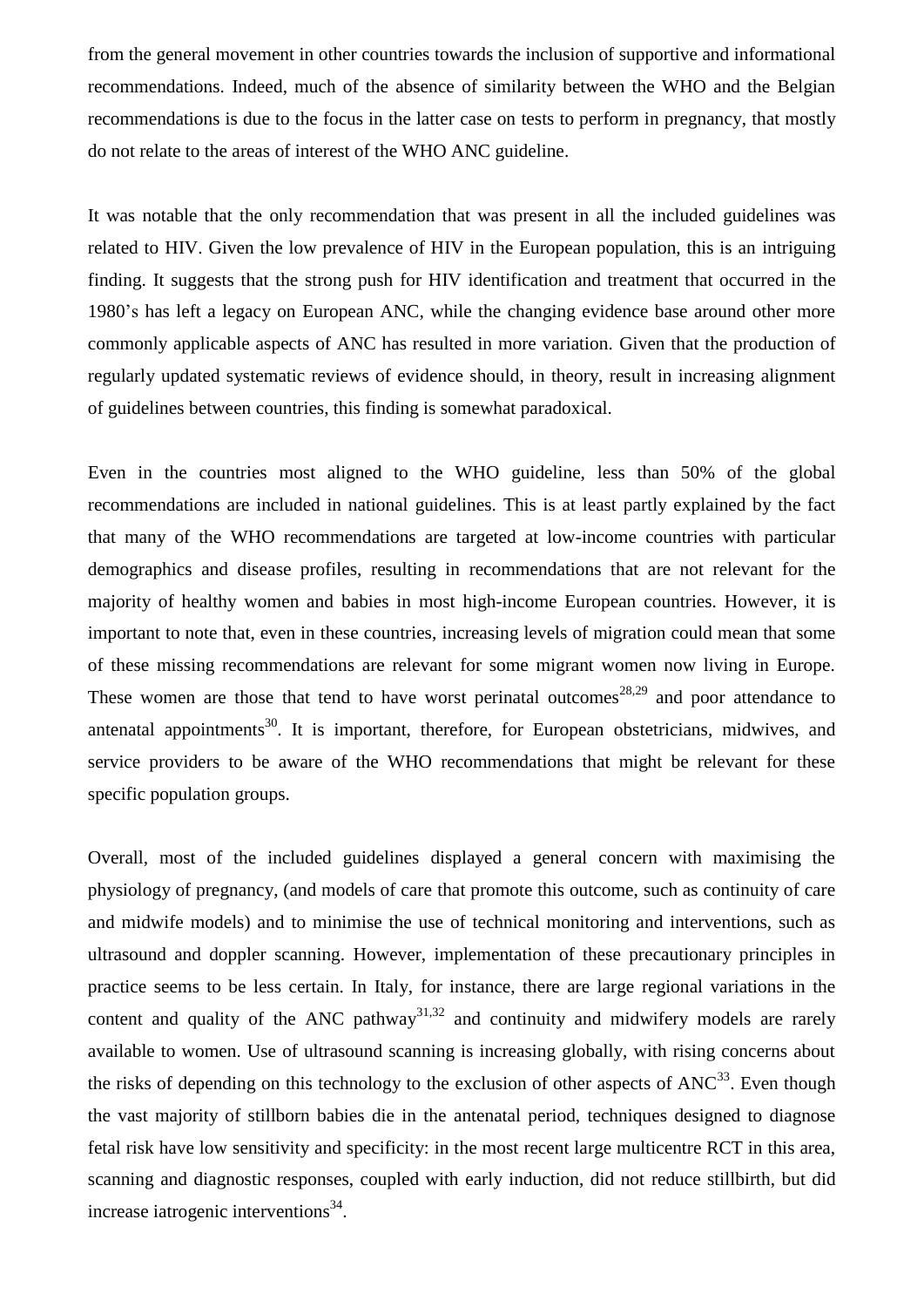Even when guidelines are based on best evidence, the underlying trials that form the systematic reviews for this evidence may not have asked the right questions, or tested the right interventions, or measured the right outcomes. Specifically, as noted for the Danish guideline, and as found in the WHO guideline development process, measures of women's experiences, values and views are rarely included in trials, and service users are rarely asked what kinds of care they would like to be tested. The notion of 'asking different questions' in maternity care has recently been a topic of global debate<sup>35</sup>.

For the first time, this paper provides an overview of the nature of ANC guidelines for a range of European countries. It illustrates that there is large variation in what is recommended, despite access to similar evidence base for the guideline development groups. It suggests that there is still work to be done in terms of the kind of questions asked in research in this area; the kinds of outcomes that are seen as important; the constitution of the stakeholder group that is brought together to draw up and agree the guidelines; the degree to which formal, measurable recommendations go beyond clinical surveillance and treatment; and the degree to which recommendations are enacted in practice. To ensure the best outcomes for mothers, babies, families and societies in both the short and the longer term, these matters need to be addressed by national ministers of health, health care funders and providers, midwives, obstetricians and women, their families, and their wider communities.

## **Conclusions**

This mapping review of national ANC guidelines from 11 European countries has demonstrated that some countries do not see the need for national agreement on what should be recommended for all women in terms of antenatal care. Even in the eight countries where such guidelines do exist, the only aspect which is included in the same way in every guideline relates to HIV, which is an uncommon infection in European women. However, in most included guidelines, there was evidence of a shift towards national valuation of what WHO has recently termed a 'positive pregnancy experience'. This places women's views and experiences alongside recommended clinical practices and treatments. In parallel, in a few countries there is evidence that the stakeholder group that contributes to guideline production includes some service users, and that this could be having an influence on the language used, and the scope of practice and models of care recommended However, it is not clear that these changes in philosophy of care at the 'ideal practice' level are being translated into general ANC provision. In addition, the kind of evidence that contributes to the systematic reviews that underpin clinical guidelines does not always ask the kinds of questions that matter to women, or measure the outcomes they are concerned about. These are matters for action by national governments, the research community, funders, practitioners, and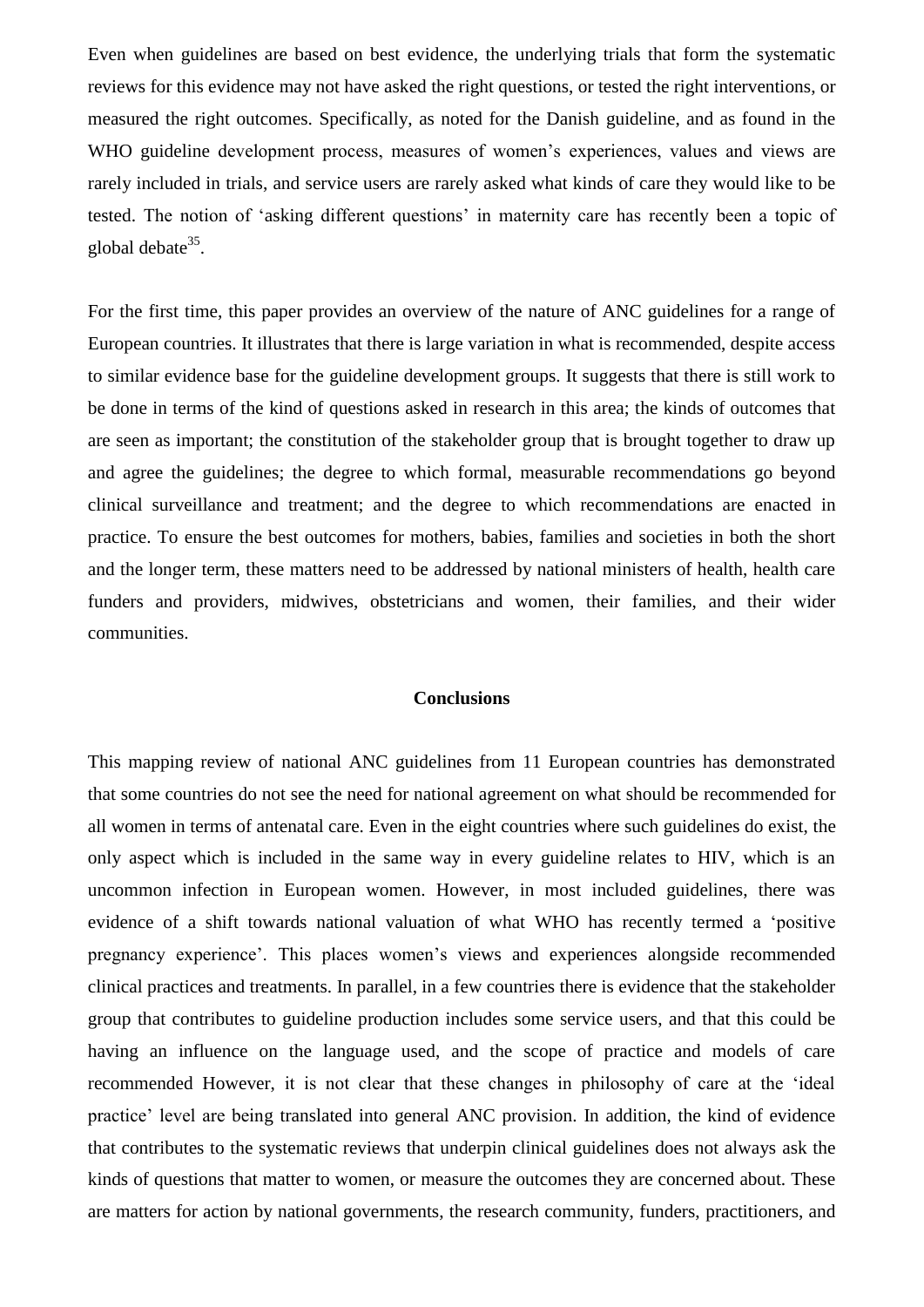service users, to maximise the effectiveness of future ANC guidelines at the national and the global level.

#### **NOTES**

#### *Conflicts of interest*

The authors certify that there is no conflict of interest with any financial organization regarding the material discussed in the manuscript.

#### *Funding*

No funding was received for the current work.

#### *Authors' contributions*

LI, SD and JC developed the project; SD and DRB focused on the background information, LI and LB created the tool for data collection, all co-authors inserted data on the tool for data collection. LI, LB, JC, conducted the data analysis supervised by SD. All co-authors contributed to discussion. JC contributed in particular to collection, analysis and discussion of data from countries without national guidelines or with outsider situations. LI assembled the paper with all the co-authors' contributions under the supervision of SD.

#### *Acknowledgments*

We would like to thank Denise Boulter (midwife consultant, Public Health Agency, Northern Ireland); Danica Lepojevik (doula, psychologist, breastfeeding counsellor and yoga instructor, Republic of Macedonia); Daniela Drandic (Head of Reproductive Rights Program at RODA Parents in Action user group, Croatia); Zuzana Kriskova (Project coordinator-Zenske kruhy, Slovakia) for all the support offered by providing and revising background information on their countries.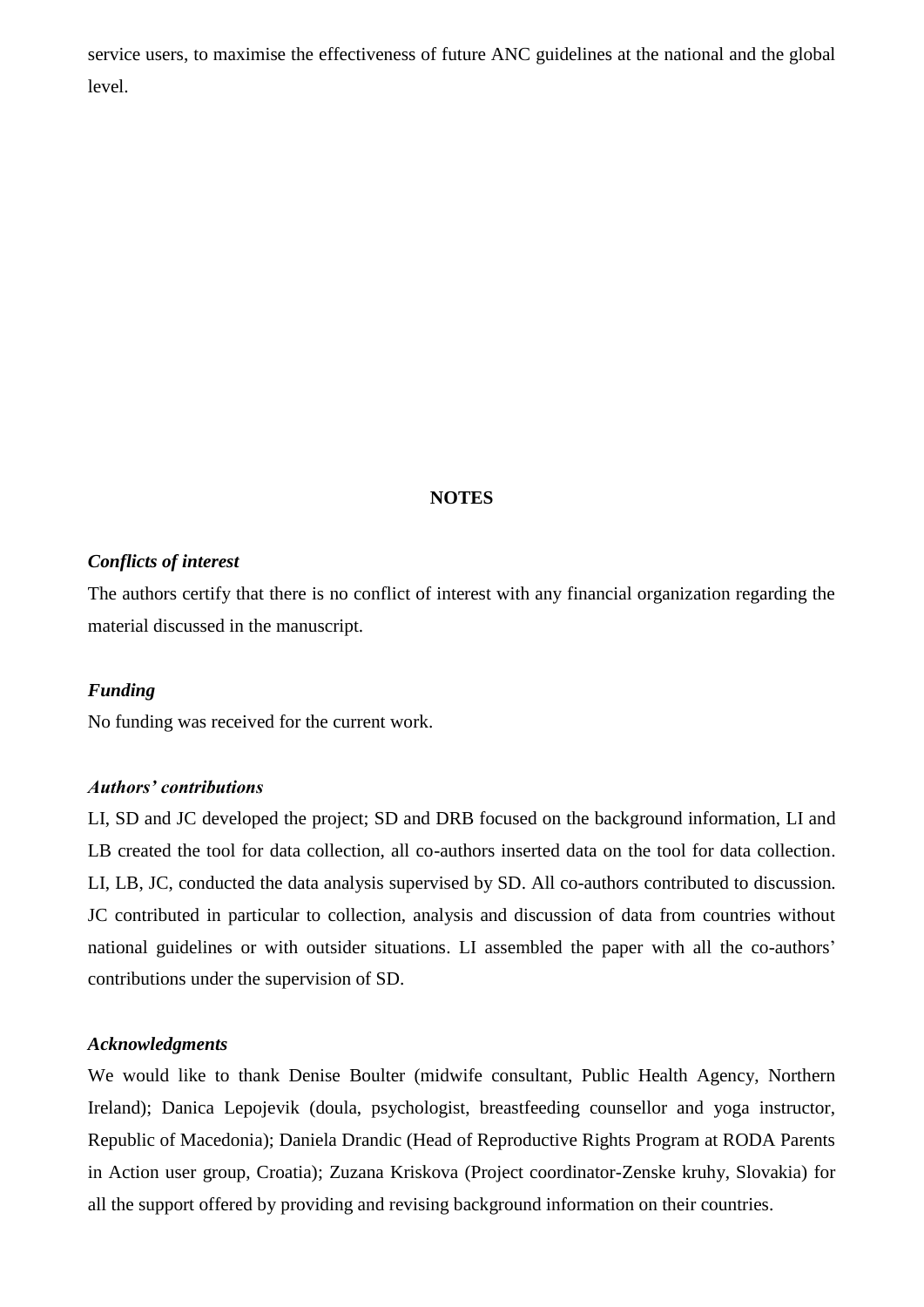This paper contributes to the EU COST Action IS1405: BIRTH: "Building Intrapartum Research Through Health - an interdisciplinary whole system approach to understanding and contextualising physiological labour and birth" (http://www.cost.eu/COST\_Actions/isch/IS1405), supported by COST (European Cooperation in Science and Technology).

It also contributes to the National project: "Filosofía del Nacimiento: Repensar el Origen desde las Humanidades Médicas", ref. FFI2016-77755-R.

## **REFERENCES**

- 1. Ehrenreich B, English D. For her own good: Two centuries of the experts' advice to women. Anchor; 2005.
- 2. United States Children's Bureau. Prenatal Care. Washington, U. S. Govt. Print. off.; 1943.
- 3. Palomar-Ruiz L, Escuriet Peiró R, Ruiz-Berdún D. La obsesión por un bebé sano: la higiene del embarazo en España a lo largo del siglo XX. In: Ruiz-Berdún D, editor. Ciencia y Técnica en la Universidad. Alcalá de Henares: Universidad de Alcalá y Sociedad Española de Historia de las Ciencias y de las Técnicas; 2018. p. 79–90.
- 4. Enkin M, Keirse MJNC, Chalmers I, Enkin E. A guide to effective care in pregnancy and childbirth. 1989;
- 5. Group E-BMW. Evidence-based medicine. A new approach to teaching the practice of medicine. Jama. 1992;268(17):2420.
- 6. Downe S, Finlayson K, Walsh D, Lavender T. "Weighing up and balancing out": A metasynthesis of barriers to antenatal care for marginalised women in high-income countries. BJOG An Int J Obstet Gynaecol. 2009;116(4):518–29.
- 7. Finlayson K, Downe S. Why do women not use antenatal services in low-and middle-income countries? A meta-synthesis of qualitative studies. PLoS Med. 2013;10(1):e1001373.
- 8. World Health Organization (WHO). WHO recommendations on antenatal care for a positive pregnancy experience WHO Library Cataloguing-in-Publication Data WHO recommendations on antenatal care for a positive pregnancy experience. Vol. 10, World Health Organization. 2016.
- 9. Sackett DL, Rosenberg WMC, Gray JAM, Haynes RB, Richardson WS. Evidence based medicine: what it is and what it isn't. British Medical Journal Publishing Group; 1996.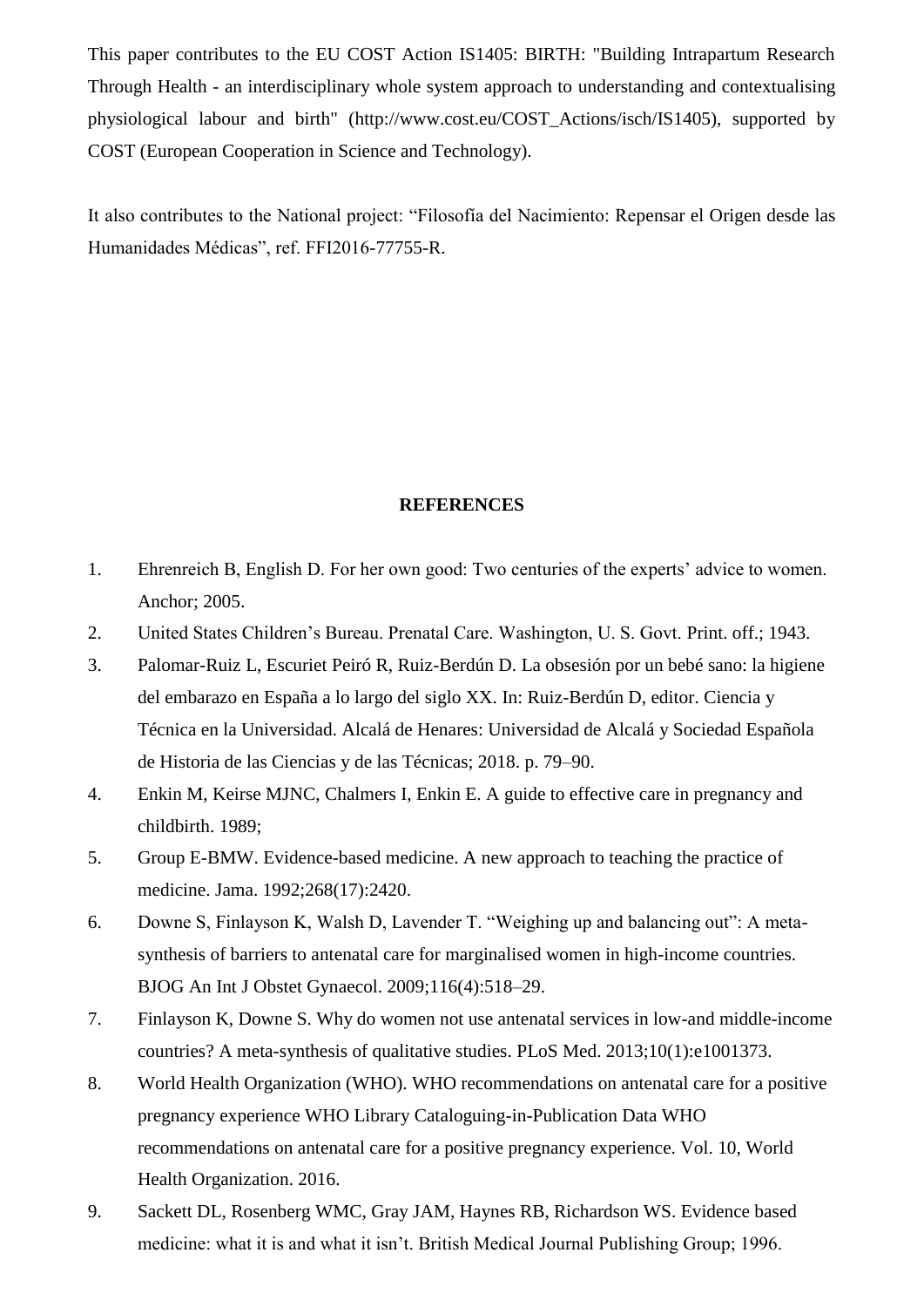- 10. Downe S, Finlayson K, Tuncalp Ӧ, Metin Gülmezoglu A. What matters to women: a systematic scoping review to identify the processes and outcomes of antenatal care provision that are important to healthy pregnant women. BJOG An Int J Obstet Gynaecol. 2016;123(4):529–39.
- 11. EU Birth Research Project. A COST Action website detailing research into birth practices COST Action IS1405 [Internet]. Available from: https://eubirthresearch.eu/
- 12. Sistema Nazionale Linee Guida. Gravidanza Fisiologica. Roma; 2011.
- 13. Ministerio de Sanidad. Guía de Práctica Clínica sobre la Atención al Parto Normal [Internet]. Internet. 2014. 37 p. Available from: http://www.guiasalud.es/GPC/GPC\_472\_Parto\_Normal\_Osteba\_compl.pdf
- 14. Public Health Agency Northern Ireland Practice & Education Council for Midwifery and Nursing. Northern Ireland Health and Social Care Maternity Services- Core Pathway for Antenatal Care. 2016;(May).
- 15. National Institute for Health and Care Excellence. Antenatal care [Internet]. NICE clinical guideline 62. 2008. Available from: https://www.nice.org.uk/guidance/cg62
- 16. Pratique RDEB. Suivi et orientation des femmes enceintes en fonction des situations à risque identifiées. 2016; Available from: http://www.has-sante.fr/portail/jcms/c\_547976/fr/suivi-etorientation-des-femmes-enceintes-en-fonction-des-situations-a-risque-identifiees
- 17. Sundhedsstyrelsen. Anbefalinger for svangreomsorgen 2013. Sundhedsstyrelsen. 2013. Kap. 2, 5,6.
- 18. Rapport KCE. Welke onderzoeken zijn aanbevolen bij een zwangerschap? 2015. 2015;
- 19. Koninklijke Nederlandse Organisatie van Verloskundigen. Overzicht van alle richtlijnen [Internet]. 2013. Available from: https://www.knov.nl/vakkennis-enwetenschap/tekstpagina/37-2/overzicht-van-alle-richtlijnen/hoofdstuk/247/overzicht-vanalle-richtlijnen/
- 20. Nederlandse Vereniging voor Obstetrie & Gynaecologie. Richtlijnen Perinatologie [Internet]. 2018. Available from:

https://www.nvog.nl/kwaliteitsdocumenten/richtlijnen/perinatologie/%0A

- 21. Commissie Verloskunde van het College voor zorgverzekeringen. Verloskundig vademecum 2003 [Internet]. 2003. Available from: https://www.knov.nl/vakkennis-enwetenschap/tekstpagina/524-2/verloskundige-indicatielijst/hoofdstuk/733/verloskundigeindicatielijst/
- 22. Australian Health Ministers' Advisory Council. Clinical Practice Guidelines: Antenatal Care – Module II [Internet]. Australian Government Department of Health and Ageing. 2015. Available from: http://www.health.gov.au/antenatal
- 23. National Institute for Health and Care Excellence. Antenatal care for uncomplicated pregnancies: schedule of appointments. 2014;
- 24. Healy M, Gillen P. Planning birth in and admission to a midwife-led unit: development of a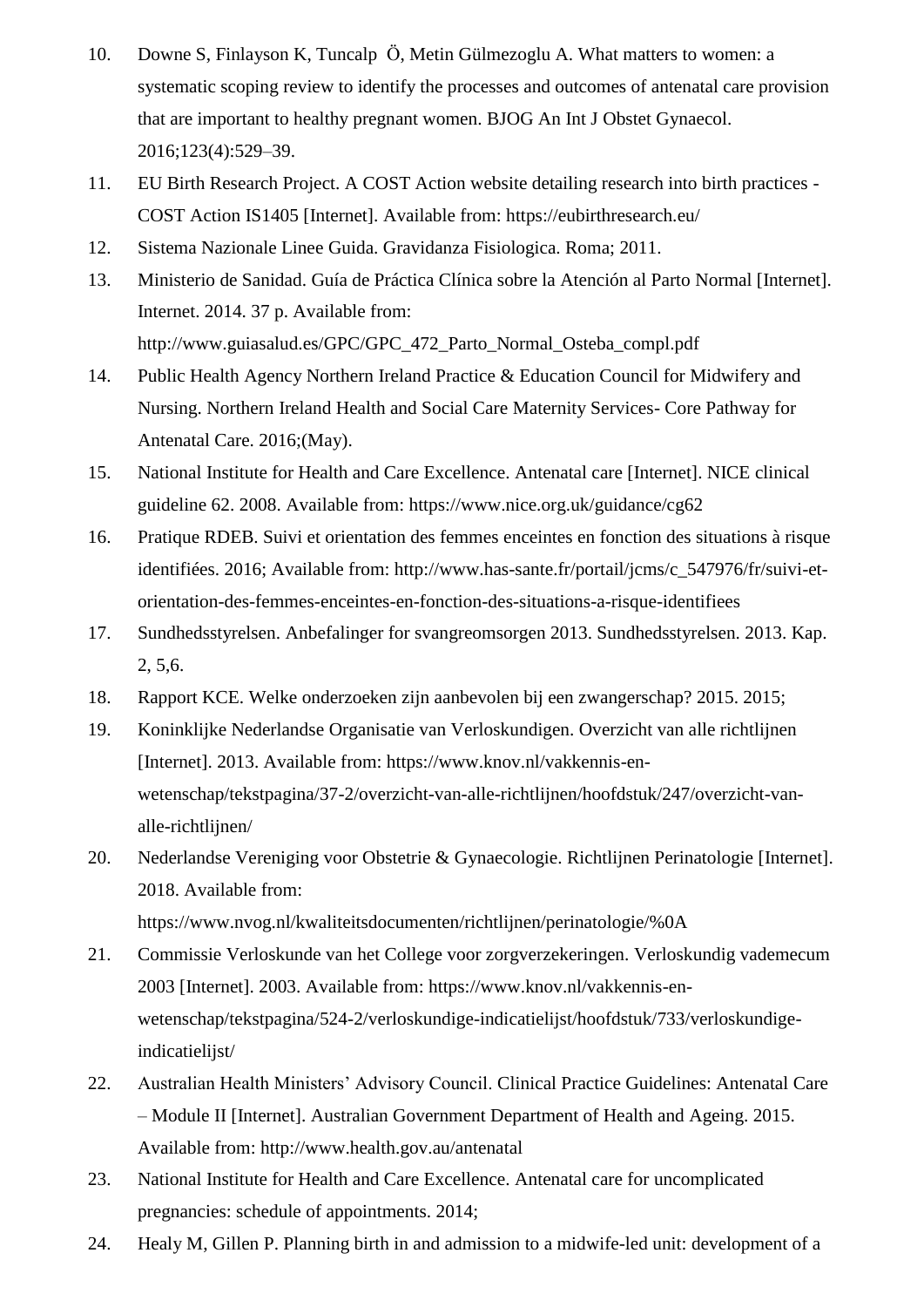GAIN evidence-based guideline. Evidence Based Midwifery. 2016 14(3): 82-86;

- 25. Guidelines and Audit Implementation Network (GAIN). Guideline for admission to midwifeled units in Northern Ireland and Northern Ireland Normal Labour and Birth Care Pathway. Belfast. RQIA. 2016. Available from: https://www.rqia.org.uk/RQIA/files/3a/3a7a37bbd601-4daf-a902-6b60e5fa58c2.pdf
- 26. National Institute for Health and Care Excellence. Antenatal and postnatal mental health: clinical management and service guidance CG45. London: National Institute for Health & Clinical Excellence; 2007.
- 27. Kuhnt J, Vollmer S. Antenatal care services and its implications for vital and health outcomes of children: evidence from 193 surveys in 69 low-income and middle-income countries. BMJ Open. 2017;7(11):e017122.
- 28. Kramer MS, Seguin L, Lydon J, Goulet L. Socio‐ economic disparities in pregnancy outcome: why do the poor fare so poorly? Paediatr Perinat Epidemiol. 2000;14(3):194–210.
- 29. Gavin AR, Nurius P, Logan-Greene P. Mediators of adverse birth outcomes among socially disadvantaged women. J Women's Heal. 2012;21(6):634–42.
- 30. Gibson‐ Helm M, Boyle J, Cheng I, East C, Knight M, Teede H. Maternal health and pregnancy outcomes among women of refugee background from Asian countries. Int J Gynecol Obstet. 2015;129(2):146–51.
- 31. Basili F, Di Rosa A, Montorio V, Tamburini C. Certificato di assistenza al parto (CeDAP). Analisi dell'evento nascita - Anno 2011 [Internet]. Ministero della Salute. 2014. Available from:

http://www.salute.gov.it/imgs/C\_17\_pubblicazioni\_1551\_allegato.pdf%5Cnpapers2://publica tion/uuid/D9792949-B87C-4E94-AC44-E832266079D7

- 32. Lauria L, Lamberti A, Buoncristiano M. Percorso nascita:promozione e valutazione della qualità di modelli operativi. Le indagini del 2008-2009 e del 2010-2011. 2012.
- 33. O'Keeffe DF, Abuhamad A. Obstetric ultrasound utilization in the United States: data from various health plans. In: Seminars in perinatology. Elsevier; 2013. p. 292–4.
- 34. Grobman WA, Rice MM, Reddy UM, Tita ATN, Silver RM, Mallett G, et al. Labor Induction versus Expectant Management in Low-Risk Nulliparous Women. N Engl J Med [Internet]. 2018 Aug 8;379(6):513–23. Available from: https://doi.org/10.1056/NEJMoa1800566
- 35. Kennedy HP, Cheyney M, Dahlen HG, Downe S, Foureur MJ, Homer CSE, et al. Asking different questions: A call to action for research to improve the quality of care for every woman, every child. Birth. 2018;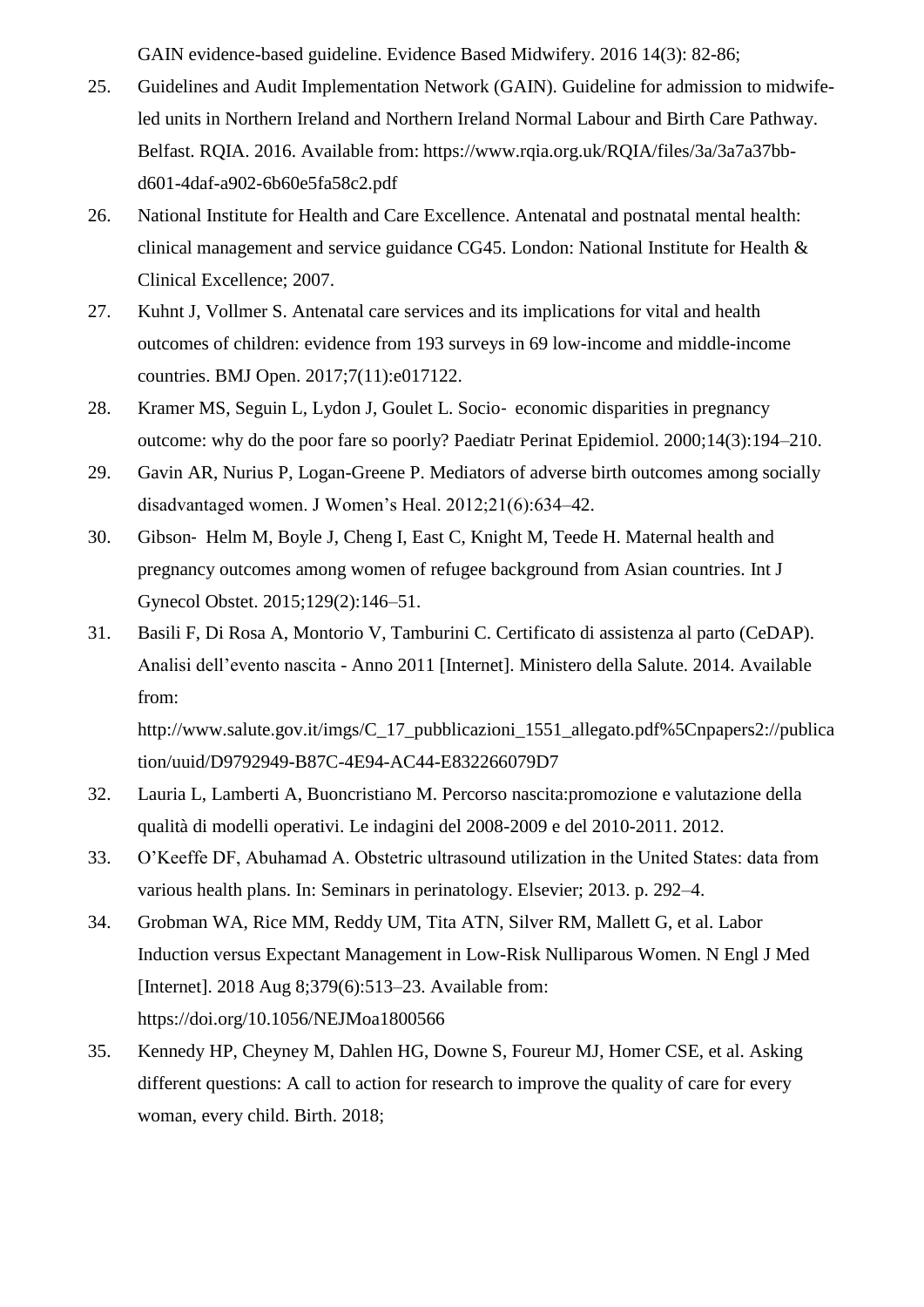| <b>COUNTRY</b>               | <b>EDITORS</b>                                                          | <b>TITLE</b>                                                                                                                                        | <b>YEAR OF PUBLICATION</b> |
|------------------------------|-------------------------------------------------------------------------|-----------------------------------------------------------------------------------------------------------------------------------------------------|----------------------------|
| <b>UNITED KINGDOM</b>        | National Institute for Clinical<br><b>Excellence -NICE</b>              | Antenatal Care for Uncomplicated Pregnancies                                                                                                        | 2008 last update in 2017   |
| <b>ITALY</b>                 | Sistema Nazionale Linee Guida<br>(National System of Guidelines)        | Linea Guida Gravidanza Fisiologica<br>(Physiological Pregnancy Guideline)                                                                           | 2011                       |
| <b>DENMARK</b>               | Komiteen for Sundhedsoplysning<br>(Committee on Health)<br>Information) | Anbefalinter for svangreomsrogen<br>(Recommendations for antenatal care)                                                                            | 2013                       |
| <b>REPUBLIC OF MACEDONIA</b> | Министерство за здравство<br>(Ministry of Health)                       | Упатство за медицинско згрижување при<br>антенатална грижа Законот за здравствената<br>заштита<br>(Guideline for Medical Care during Antenatal Care | 2013                       |

## **TABLES**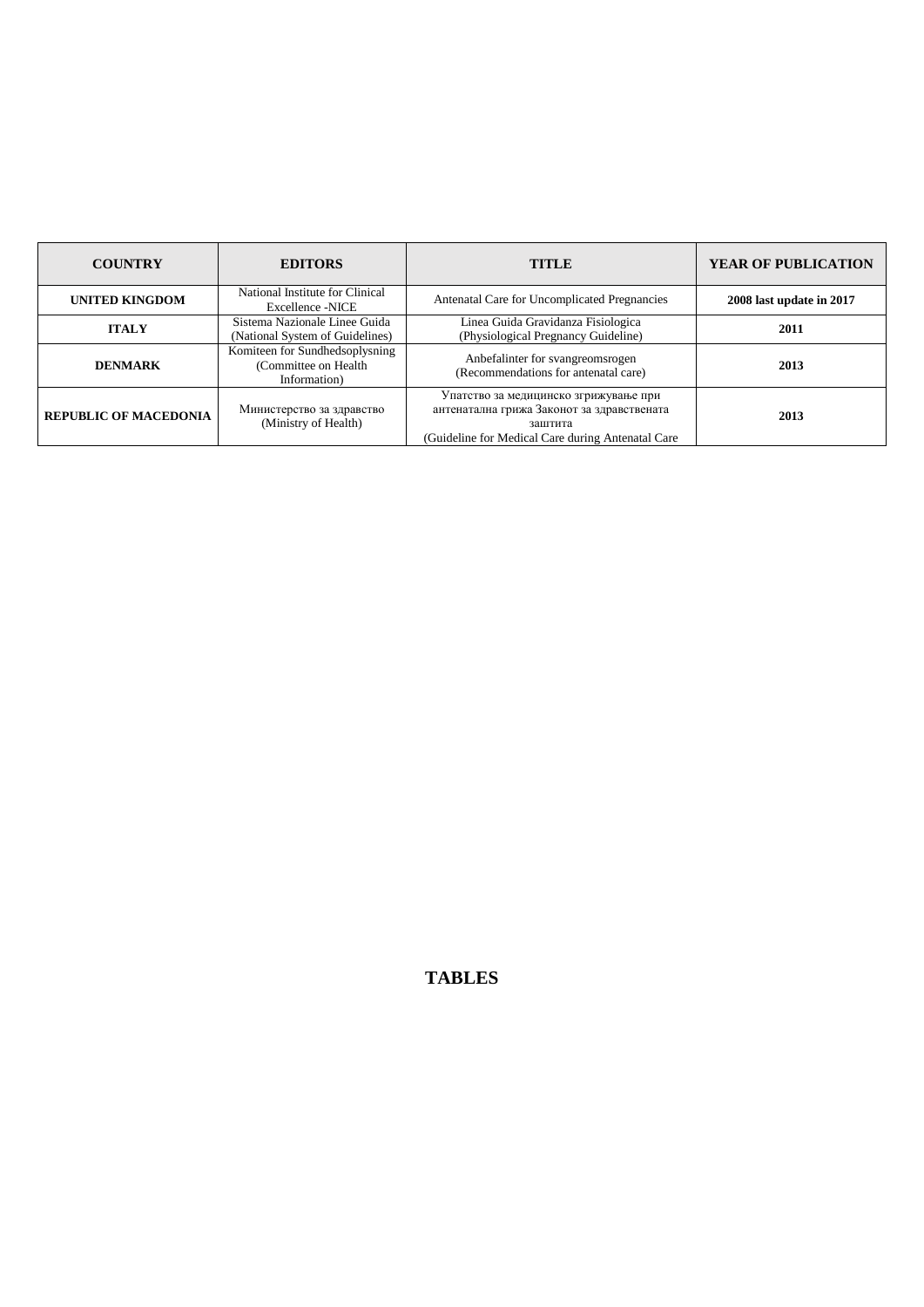| <b>SPAIN</b>             | Ministerio De Sanidad, Servicios<br>Sociales E Igualdad<br>(Ministry of Health, Social<br>Services and Equality) | Guía de práctica clinica de atención en el embarazo y<br>puerperio<br>(Pregnancy and postnatal care guidelines)                                                                        | 2014 |
|--------------------------|------------------------------------------------------------------------------------------------------------------|----------------------------------------------------------------------------------------------------------------------------------------------------------------------------------------|------|
| <b>BELGIUM</b>           | Federaal Kenniscentrum voor de<br>Gezondheidszorg<br>KCE (Belgian Health Care<br>Knowledge Centre)               | Welke onderzoeken zijn aanbevolen bij een<br>zwangerschap?<br>What tests are recommended during pregnancy?                                                                             | 2015 |
| <b>FRANCE</b>            | Haute Autorité de Santé<br>(High Authority of Health)                                                            | Suivi et orientation des femmes enceintes en function<br>des situations à risque identifiées<br>(Monitoring And Orientation Of Pregnant Women)<br>Based On Identified Risk Situations) | 2016 |
| <b>NORTHERN IRELAND</b>  | Health and Social Care board<br>Public Health Agency                                                             | Core Pathway for Antenatal Care                                                                                                                                                        | 2016 |
| <b>WHO</b><br><b>WHO</b> |                                                                                                                  | WHO recommendations on antenatal care for a positive<br>pregnancy experience                                                                                                           | 2016 |

Table I: Summary of the guidelines considered, ordered per year of publication.

Table II: Main areas of interests of recommendations in WHO guidelines on ANC.

**MAIN AREAS OF INTEREST ITEMS**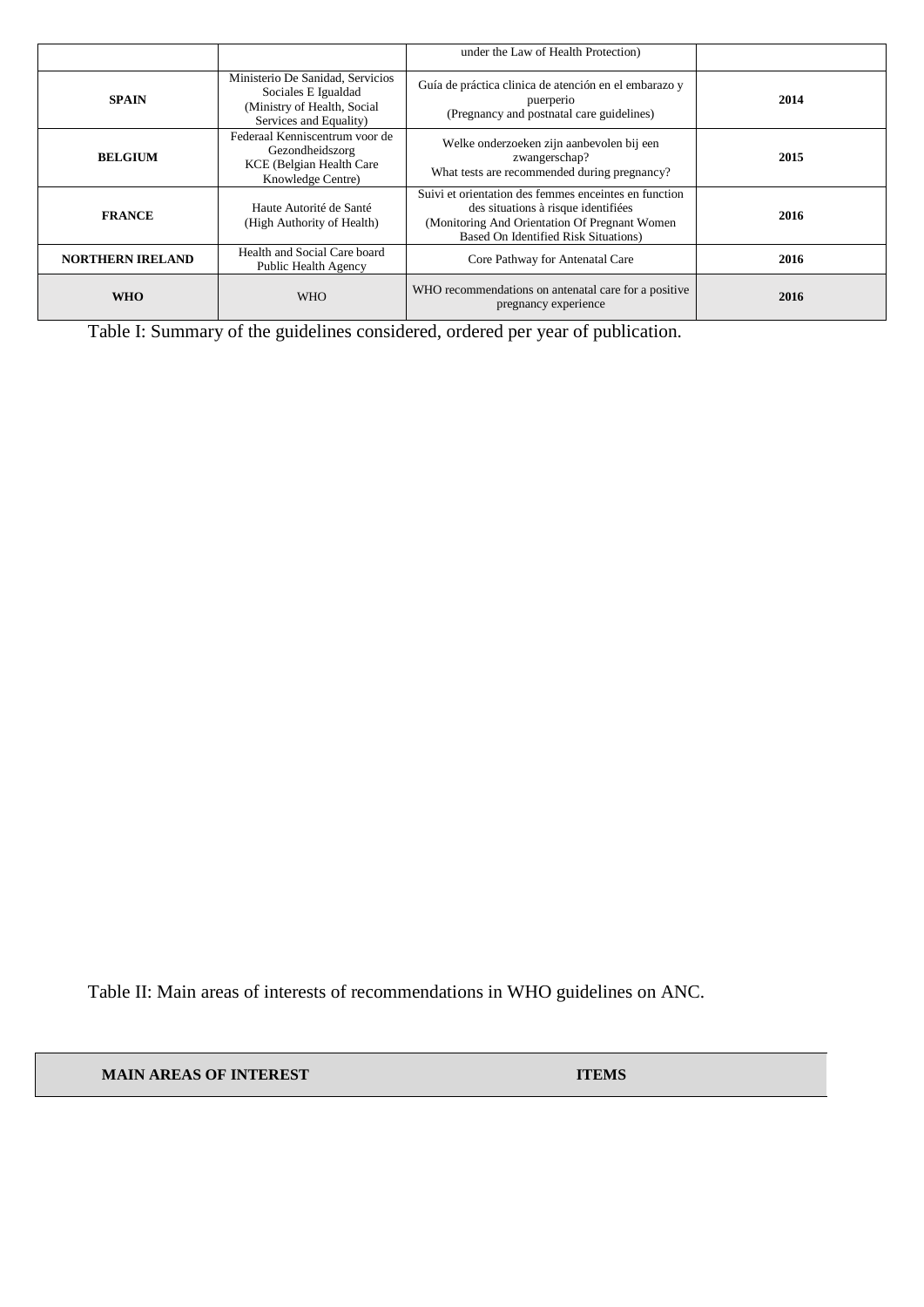|                                      | Dietary interventions<br>٠                                                                                   |  |  |  |  |
|--------------------------------------|--------------------------------------------------------------------------------------------------------------|--|--|--|--|
|                                      | Iron and folic acid supplements<br>٠                                                                         |  |  |  |  |
|                                      | Calcium supplements<br>$\bullet$                                                                             |  |  |  |  |
|                                      | Vitamin A supplements<br>٠                                                                                   |  |  |  |  |
| <b>NUTRITIONAL INTERVENTIONS</b>     | Zinc supplements<br>٠                                                                                        |  |  |  |  |
|                                      | Multiple micronutrient supplements<br>٠                                                                      |  |  |  |  |
|                                      | Vitamin B6 (pyridoxine) supplements<br>٠                                                                     |  |  |  |  |
|                                      | Vitamin E and C supplements<br>٠                                                                             |  |  |  |  |
|                                      | Vitamin D supplements<br>$\bullet$                                                                           |  |  |  |  |
|                                      | Restricting caffeine intake<br>$\bullet$                                                                     |  |  |  |  |
|                                      | Anaemia<br>$\bullet$                                                                                         |  |  |  |  |
|                                      | Asymptomatic bacteriuria (ASB)<br>$\bullet$                                                                  |  |  |  |  |
|                                      | Intimate partner violence (IPV)<br>$\bullet$                                                                 |  |  |  |  |
| <b>MATERNAL AND FETAL ASSESSMENT</b> | Gestational diabetes mellitus (GDM)<br>٠                                                                     |  |  |  |  |
|                                      | Tobacco use<br>٠                                                                                             |  |  |  |  |
|                                      | Substance use<br>$\bullet$                                                                                   |  |  |  |  |
|                                      | Human immuno-deficiency virus (HIV) and syphilis<br>٠                                                        |  |  |  |  |
|                                      | Tuberculosis (TB)<br>٠                                                                                       |  |  |  |  |
|                                      | Daily fetal movement counting<br>$\bullet$                                                                   |  |  |  |  |
|                                      | Symphysis-fundal height (SFH) measurement<br>٠                                                               |  |  |  |  |
| FETAL ASSESSMENT                     | Antenatal cardio-tocography<br>٠                                                                             |  |  |  |  |
|                                      | Ultrasound scan<br>$\bullet$                                                                                 |  |  |  |  |
|                                      | Doppler ultrasound of fetal blood vessels<br>$\bullet$                                                       |  |  |  |  |
|                                      | Antibiotics for asymptomatic bacteriuria (ASB)<br>$\bullet$                                                  |  |  |  |  |
|                                      | Antibiotic prophylaxis to prevent recurrent urinary tract infections<br>٠                                    |  |  |  |  |
|                                      | Antenatal anti-D immunoglobulin administration<br>٠                                                          |  |  |  |  |
| <b>PREVENTIVE MEASURES</b>           | Preventive anthelminthic treatment<br>٠                                                                      |  |  |  |  |
|                                      | Tetanus toxoid vaccination<br>$\bullet$                                                                      |  |  |  |  |
|                                      | Malaria prevention: intermittent preventive treatment in pregnancy (IPTp)<br>٠                               |  |  |  |  |
|                                      | Pre-exposure prophylaxis (PrEP) for HIV prevention<br>٠                                                      |  |  |  |  |
|                                      | Nausea and vomiting<br>$\bullet$                                                                             |  |  |  |  |
| <b>INTERVENTIONS FOR COMMON</b>      | Heartburn                                                                                                    |  |  |  |  |
|                                      | Leg cramps                                                                                                   |  |  |  |  |
| PHYSIOLOGICAL SYMPTOMS               | Low back and pelvic pain<br>٠                                                                                |  |  |  |  |
|                                      | Constipation<br>٠<br>Varicose veins and oedema                                                               |  |  |  |  |
|                                      | $\bullet$<br>Woman-held case notes                                                                           |  |  |  |  |
|                                      | $\bullet$<br>Midwife-led continuity of care                                                                  |  |  |  |  |
| <b>HEALTH SYSTEMS INTERVENTIONS</b>  | ٠                                                                                                            |  |  |  |  |
| TO IMPROVE THE UTILIZATION AND       | Group antenatal care<br>٠<br>Community-based interventions to improve communication and support<br>$\bullet$ |  |  |  |  |
|                                      | Task shifting components of antenatal care delivery<br>$\bullet$                                             |  |  |  |  |
| <b>QUALITY OF ANTENATAL CARE</b>     | Recruitment and retention of staff in rural and remote areas<br>٠                                            |  |  |  |  |
|                                      | Antenatal care contact schedules<br>$\bullet$                                                                |  |  |  |  |
|                                      |                                                                                                              |  |  |  |  |

## **FIGURES**